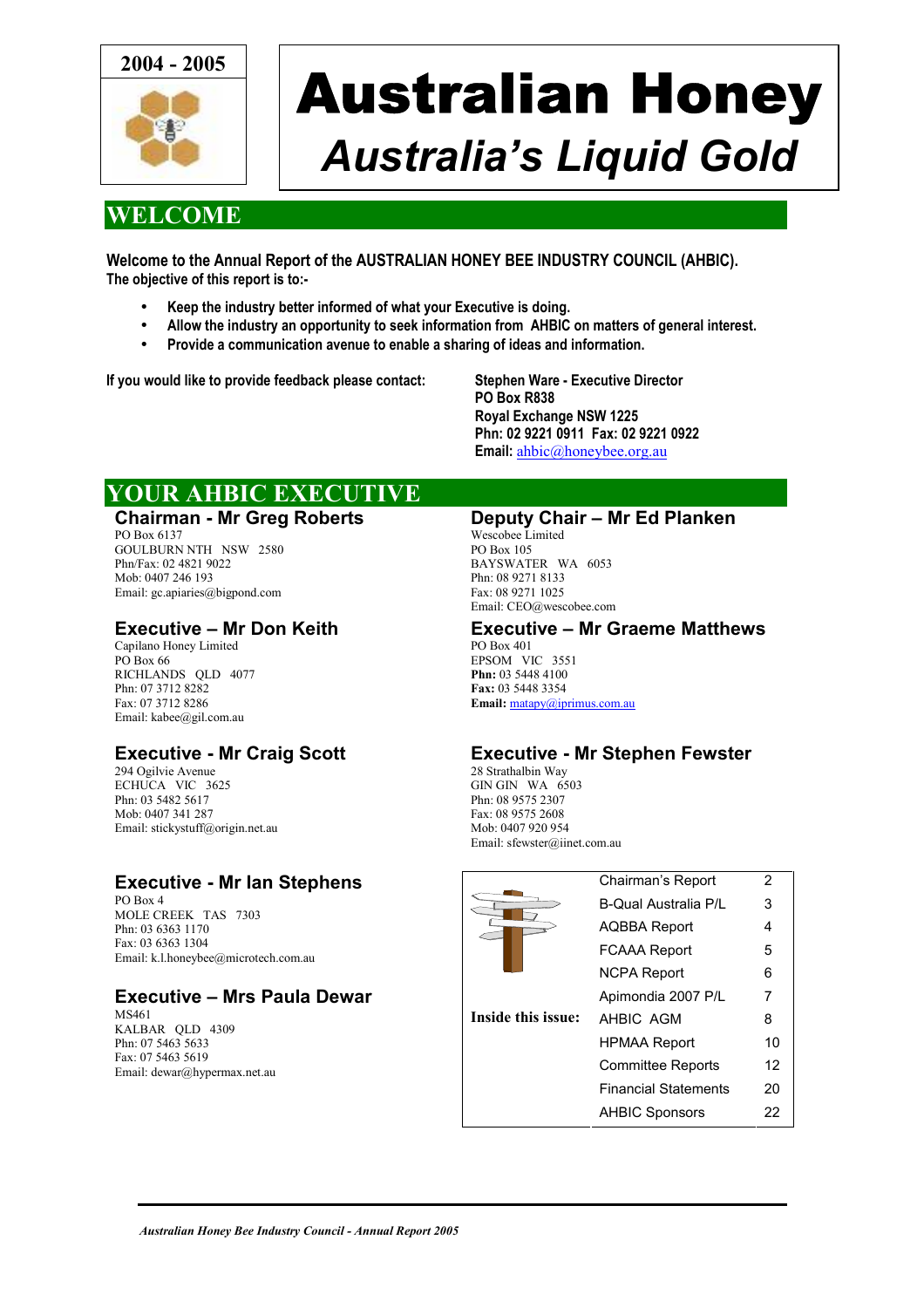## **CHAIRMAN'S REPOR**

#### **Industry Partnership Programme**

The Australian Honey Bee Industry Council (AHBIC) has been successful in gaining funding from the Commonwealth Government's Industry Partnership Programme to develop a full apiary industry strategic plan. This programme is part of the Agriculture Advancing Australia package which also includes other programmes such as FarmBis and Farm Help.

As a person who has spent a lot of time on beekeeping resource issues, I believe that access to our native forests is no longer guaranteed and the industry has to give all governments of Australia our commitment of a sound environmental management plan and, at the same time, provide for our long term sustainability. This must be done through industry's strategic plan.

Every section of the industry will have a responsibility to try to look into the future and give some directions for its future profitability, sustainability and competitiveness in both the local and overseas marketplaces.

Expert consultants who have been employed to assist industry to develop these programmes will need our help to analyse the current and future strengths and weaknesses and where both opportunities and threats may exist. We will need to develop strategies to identify priority areas so that industry can respond to current and future opportunities and challenges.

Unfortunately, our strategic plan under the Industry Partnership Programme will have to be completed by  $30<sup>th</sup>$  June 2005 and there are a number of workshops planned at Orange, NSW in May from which a draft will be prepared for industry's comment.

#### **Rural Training Programme**

Competency standards have now been completed for the apiary industry's rural training package and the next step is to develop an industry training and education programme. Having a rural training programme is very important for the industry's future. I would like to thank and congratulate Mrs Jude Nettleingham and Mrs Jodie Goldsworthy and the rest of the committee for their hard work on some very complex issues.

One other very important committee is the Food Safety and Residue Prevention Committee led by Dr Ben McKee. This committee has performed strongly during the year and I thank them for their efforts.

This is my second year as AHBIC National Chairman and I will be stepping down from the position at the annual general meeting in July, 2005. I would like to thank all committee members that served AHBIC and my thanks go to Mr Ed Planken (Vice Chairman) for his support. I would also like to thank all of the Executive members for their service during the year. A special note of thanks to Mr Stephen Ware, Executive Director of AHBIC, for his hard work and dedication to duty during the past year. Thanks also to Mrs Laurel Pickering for keeping the national office running in a very professional manner.

#### *Greg Roberts – Chairman, Australian Honey Bee Industry Council*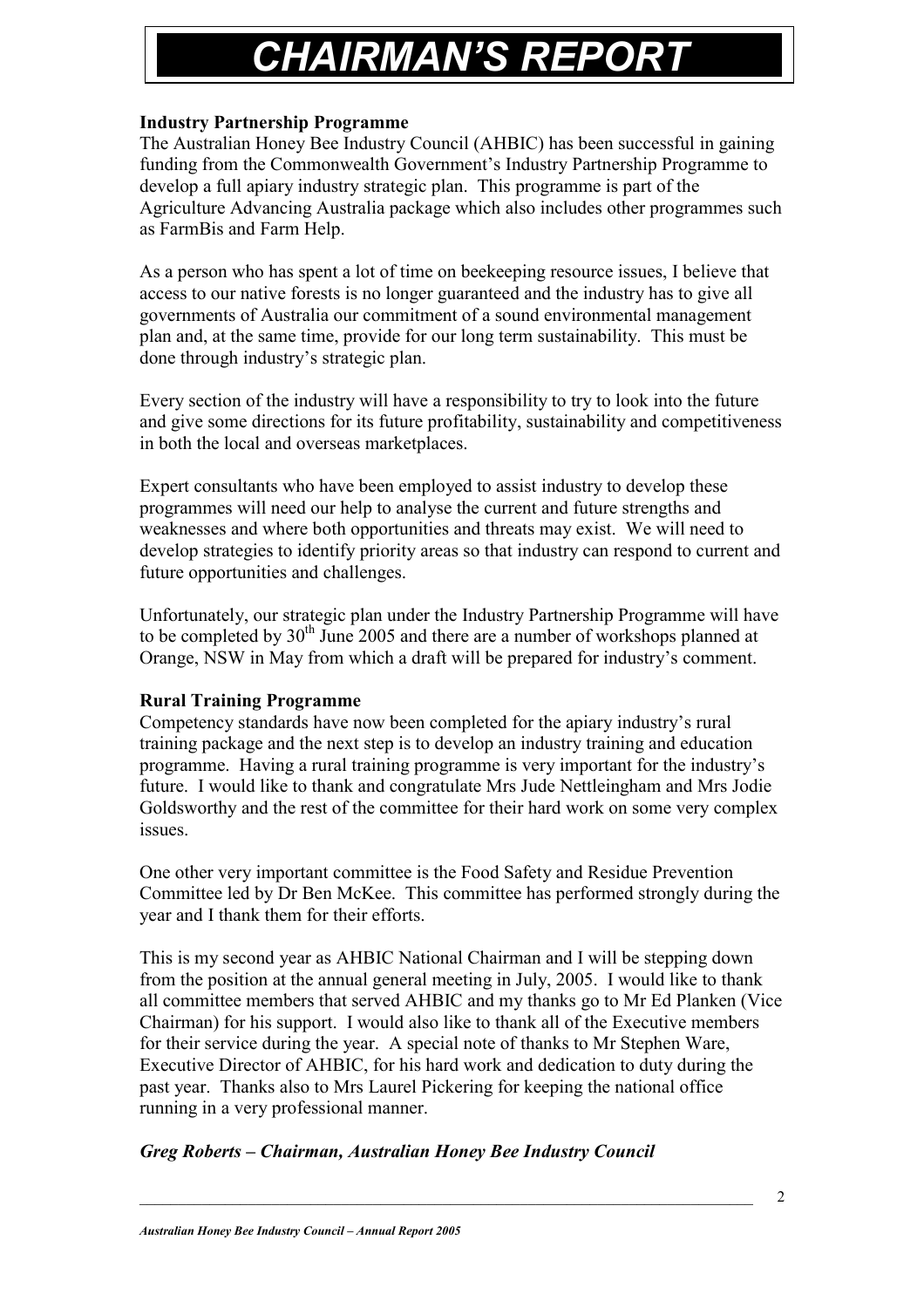# *B-QUAL AUSTRALIA PTY LIMITED*

The last twelve months has seen BQUAL registrations grow to the number of 530 with approximately 100 audited businesses.

There still seems to be misunderstanding about audits with very few willing to have audits until their plants and premises have been upgraded, not realizing that paper work is the main focus of BQUAL.

With newsletters now going out to industry the programme is finally seeing the light at the end of the tunnel. Industry is now starting to see benefits from joining the programme with the help of some packing companies offering price incentives and the BQUAL board would like to thank these companies for their support. Other companies should consider the market advantages that carry through being part of an industry quality assurance programme.

The use of the Logo has been a major topic for the board over several meetings and has had many interpretations, however, the board has decided that to use the logo it must be from BQUAL approved suppliers and packed in BQUAL approved premises with the approval from the board upon written application.

The board with the assistance of Aus-Qual is currently developing a self learning kit which will enable all beekeepers to join the programme without waiting for a workshop in their region. This should fast track the remaining industry people waiting to join.

We are trying to help the smaller sector by creating umbrella groups which will help share the cost of audits.

This year we seen the retirement of two of our founding members and I would like to take this opportunity to thank very much on behalf of the industry, their commitment to the programme through the development stages and of the rolling out stages. Thank you to Jenny Barnes of AQIS and thank you to Marc Higgins. Without their help BQUAL could still be only a name.

Current members on the board are: Ken Gell - Chairman Kieren Sunderland Bill Winner Barry Pobke Stephen Ware - Secretary

Administration Bevan Blacklock - Aus-Qual

I would encourage all beekeepers and packing premises to become part of the BQUAL programme.

#### *Ken Gell - Chairman B-Qual Australia Pty Limited*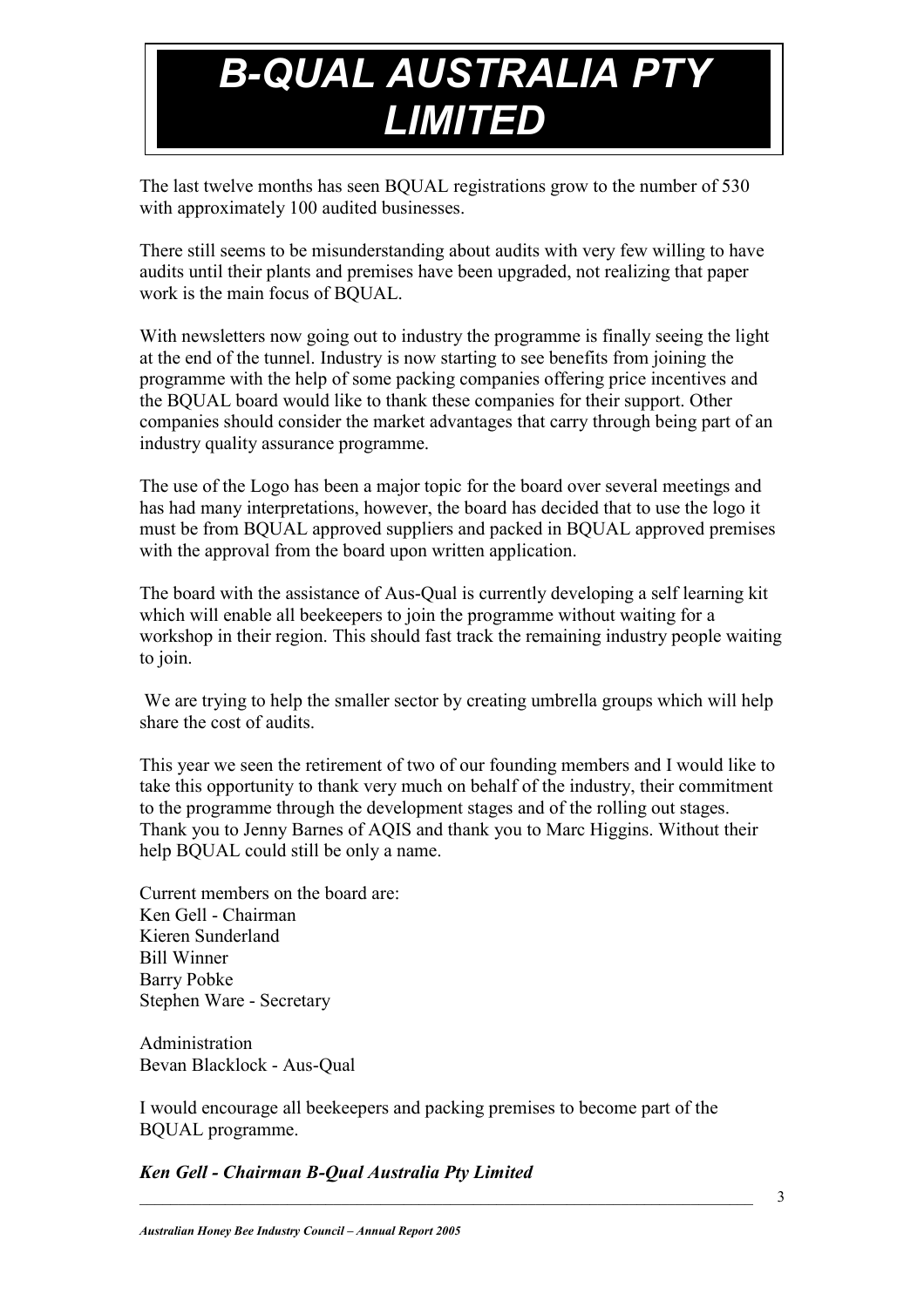## *AUSTRALIAN QUEEN BEE BREEDERS ASSOCIATION*

The queen bee breeders have had another successful year. This culminated with the opening, at last, of the United States border to Australian Queens. Members who have sent queens to the US have had a wonderful response to their product. A recently article in the American Bee Journal paid testimony to this with glowing reports on the quality of Australian Queens. This market shows great potential for Australian queens.

Small Hive Beetle and Chalkbrood continue to be a problem with access to some export markets. Unfortunately, the Japanese market is still a problem with the Chalkbrood issue. This matter has been taken through to the Australian government with the view of this being voiced when Australia next has a delegation to Japan.

Small Hive Beetle is one area that will concern members as it becomes more prevalent in the environment. Canada, a good steady market for Australian queens for a number of years now, has Small Hive Beetle restrictions. Some reports suggest that Small Hive Beetle will mean extra work for queen breeders as they will need to work their nuc hives on a more regular basis as hives without queens seem to fall victim to this pest quite quickly. Members are awaiting the results of trails being conducted through the HoneyBee Research and Development Committee.

Incursions of Cerana still continue, luckily on a not too frequent basis, and this association needs to put on record our thanks to the wharfies and quarantine staff that have notified and handled these incursions most professionally. Thanks must also go to the beekeepers that assist with sentinel hives and members of the AHBIC response teams throughout Australia as well as the various state departmental officers.

The hurdles that continue to face the queen bee breeding sector are no different to any other production sector within our industry: disease, access to resource and sourcing competent staff.

This issue of staffing hopefully will find many members taking advantage of the new apprentice/ traineeships that will be on offer once the industry competency standards are endorsed. Some members have already taken the initiative and signed up potential new queen breeders through the high school traineeships in the agriculture field with the view to going across to the beekeeping curriculum once this is endorsed.

This association wishes to place on record our sincere thanks to Dr. David Banks for the work he did for our industry. David was instrumental in developing the bee lining program which has been invaluable in incursions. The state response teams was also an initiative of David's as has been his close work with the queen breeding industry through development of protocol's for the export of queens to many countries.

#### *Paula Dewar, National Secretary*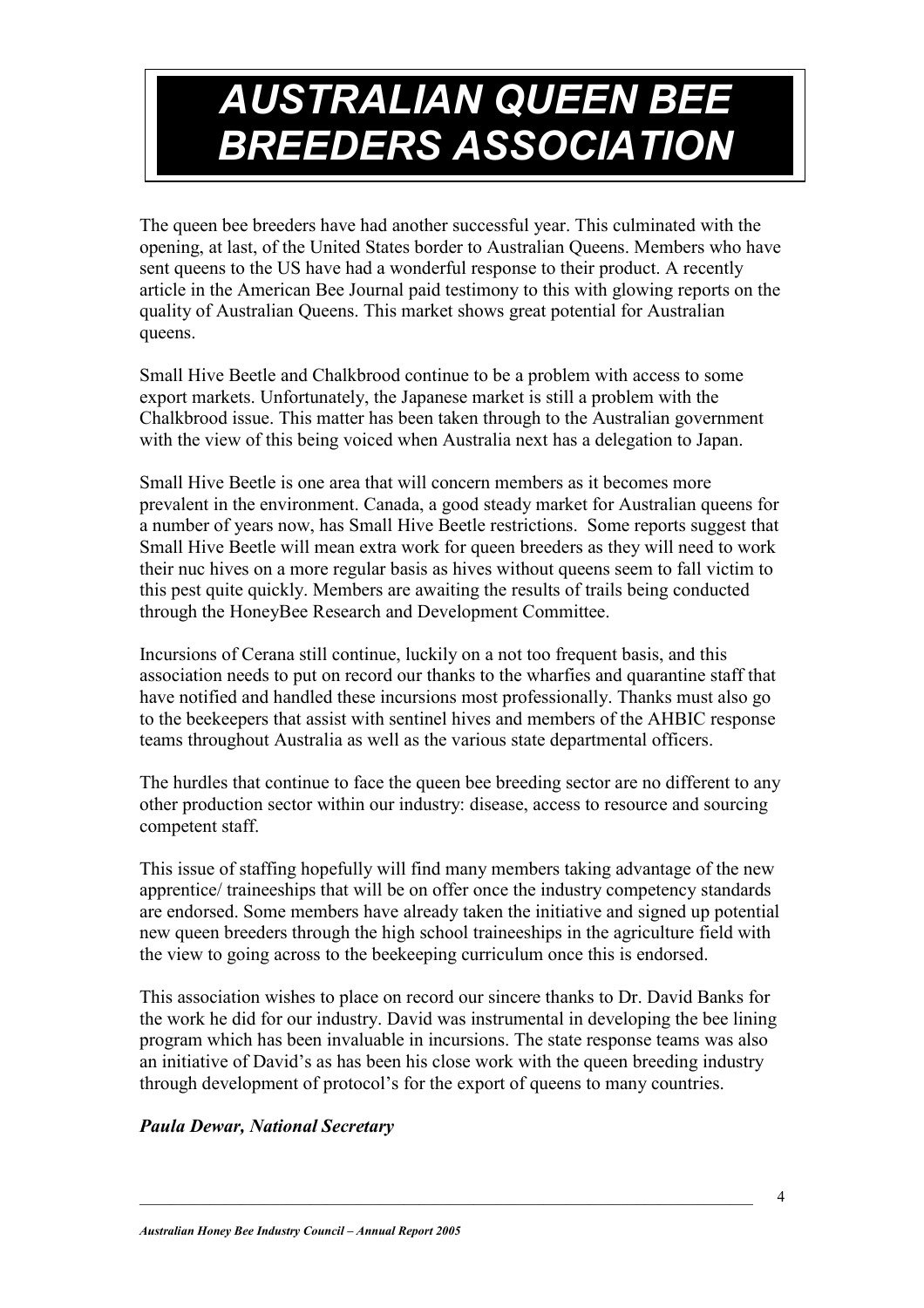# *FEDERAL COUNCIL OF AUSTRALIAN APIARISTS' ASSOCIATIONS*

FCAAA members have been involved in four AHBIC Board meetings, one in Queensland after the last AGM and three in Melbourne.

Matters that have been dealt with during the year include:

#### **Fire Blight**

Fire Blight continues to be a topic with some States working on plans to protect their hives in case Fire Blight should be detected in their State.

#### **Contingency Funds**

There have been three successful applications for Contingency Funds this year, one each from AHBIC, Queensland and Tasmania. The two States were for resource matters while the one from AHBIC was for Professor Seawright re nitrofurans.

#### **Promotion Funds**

Two applications were made this year, one from Tasmania and one from Victoria. Both were successful.

#### **Apimondia 2007**

The new Chairman of Apimondia 2007 Pty Ltd is Mr Terry Ryan.

#### **Locusts**

Due to weather conditions, plague locusts have again appeared in Queensland and NSW. Aerial spraying has now ceased but ground spraying is expected to continue. This brings to the fore again that apiarists need to advise the neighbours, as well as the property owners, of where their apiaries are situated.

#### **Small Hive Beetle**

This new invader is still causing problems in NSW. However, apparently it is not as great as first feared by industry.

#### **Incursions**

The latest incursion of *Apis cerana* in Brisbane makes us realise that this problem is still with us. Fortunately no *Varroa destructor* has been identified on our soil. We must give our thanks to the QDPI and AQIS for their prompt actions.

#### **AHBIC Constitution**

Proposed amendments to the AHBIC Constitution have been circulated to the States for discussion and will be voted upon at the AHBIC AGM.

#### **Levy**

Problems are still being encountered with raising this levy from 0.8 cents to 1.5 cents per kg. A compromise suggestion has been put forward for two increases over about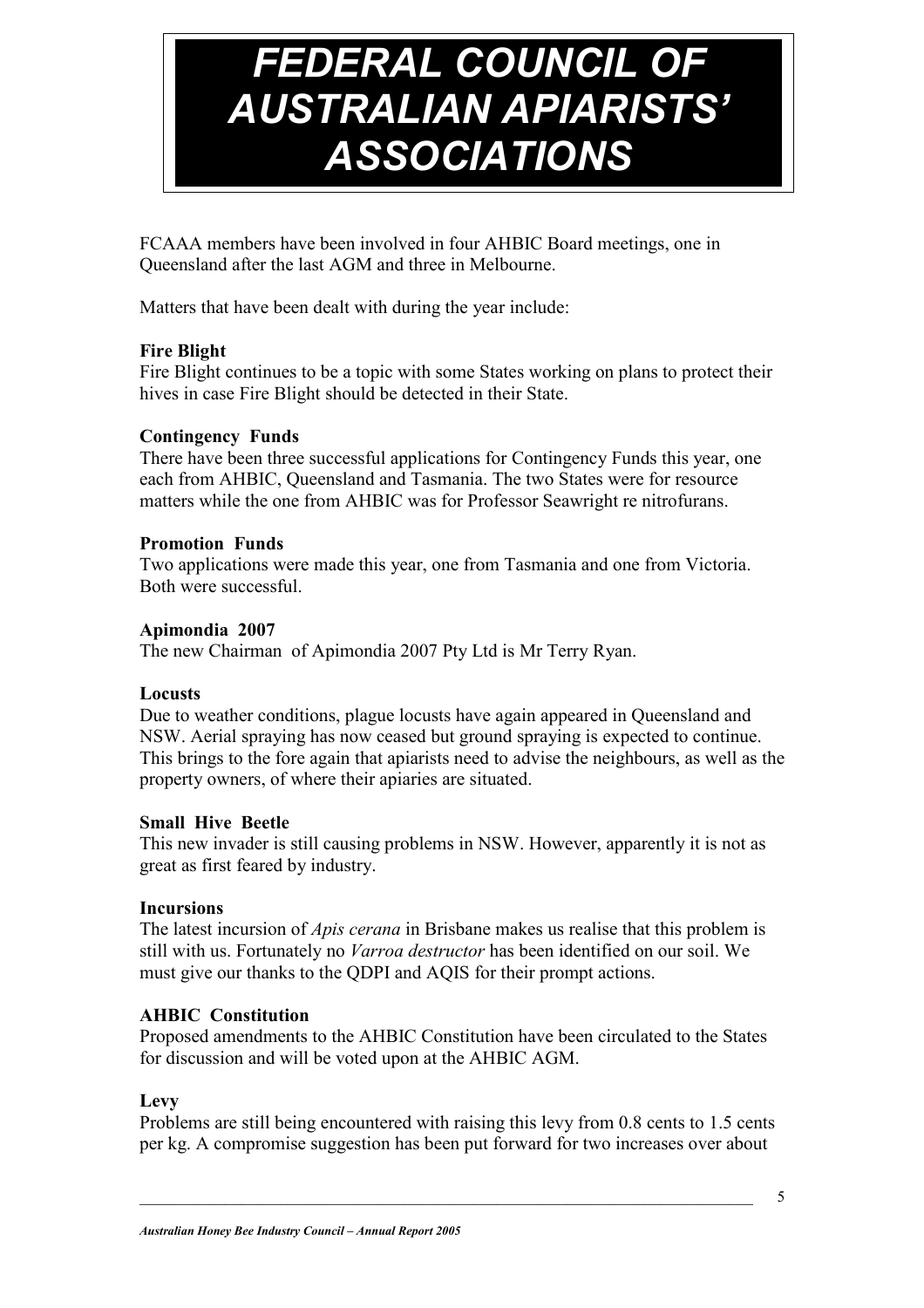three years. The main stumbling block seems to be the decrease in honey prices since it was first proposed.

#### **Research**

Continued research results are still being released by RIRDC and are available for downloading, by beekeepers and others interested people, from the RIRDC web site. Our members continue to be advised of these papers.

#### **Ausvetplan**

The updated AUSVETPLAN is nearing adoption, if not already adopted. This is a much larger document than the previous one. It is also available for downloading from the web.

#### **AFB National Program**

The Victorian document, AFB Smart program, may soon be adopted by industry as a national program with some States making minor amendments to suit their local conditions.

#### **State Resources**

Mrs Elwyne Papworth has approached all States seeking information on their resources, and problems, so as to compile a national reference manual that will be available to all States. We look forward to seeing this document.

#### *Harold Ayton, Secretary*

## *NATIONAL COUNCIL OF POLLINATION ASSOCIATIONS*

The pollination sector has had another busy year, with enquiries for pollination services from across the country. The ongoing drought has played a significant role in quite a few of the enquiries for managed honey bees.

Enquiries were received from the following states:

| Victoria    | South Australia | Queensland | Western Australia |
|-------------|-----------------|------------|-------------------|
| Plums       | Oil seed        | Citrus     | Plums             |
| Pears       | Clover seed     | Plums      |                   |
| Apples      | Lucerne seed    | Melons     |                   |
| Clover seed |                 |            |                   |
| Oil seed    |                 |            |                   |

As reported at last years AGM the almond industry continues to expand at an enormous rate with significant plantings in Victoria, South Australia and New South Wales.

The estimates of managed honey bee colonies needed to service this industry alone with what is presently in the ground and future plantings is in the order of approximately 200,000 colonies. As almonds flower late winter [July-August] it gives beekeepers an opportunity to work their bees at a time of year that generally is an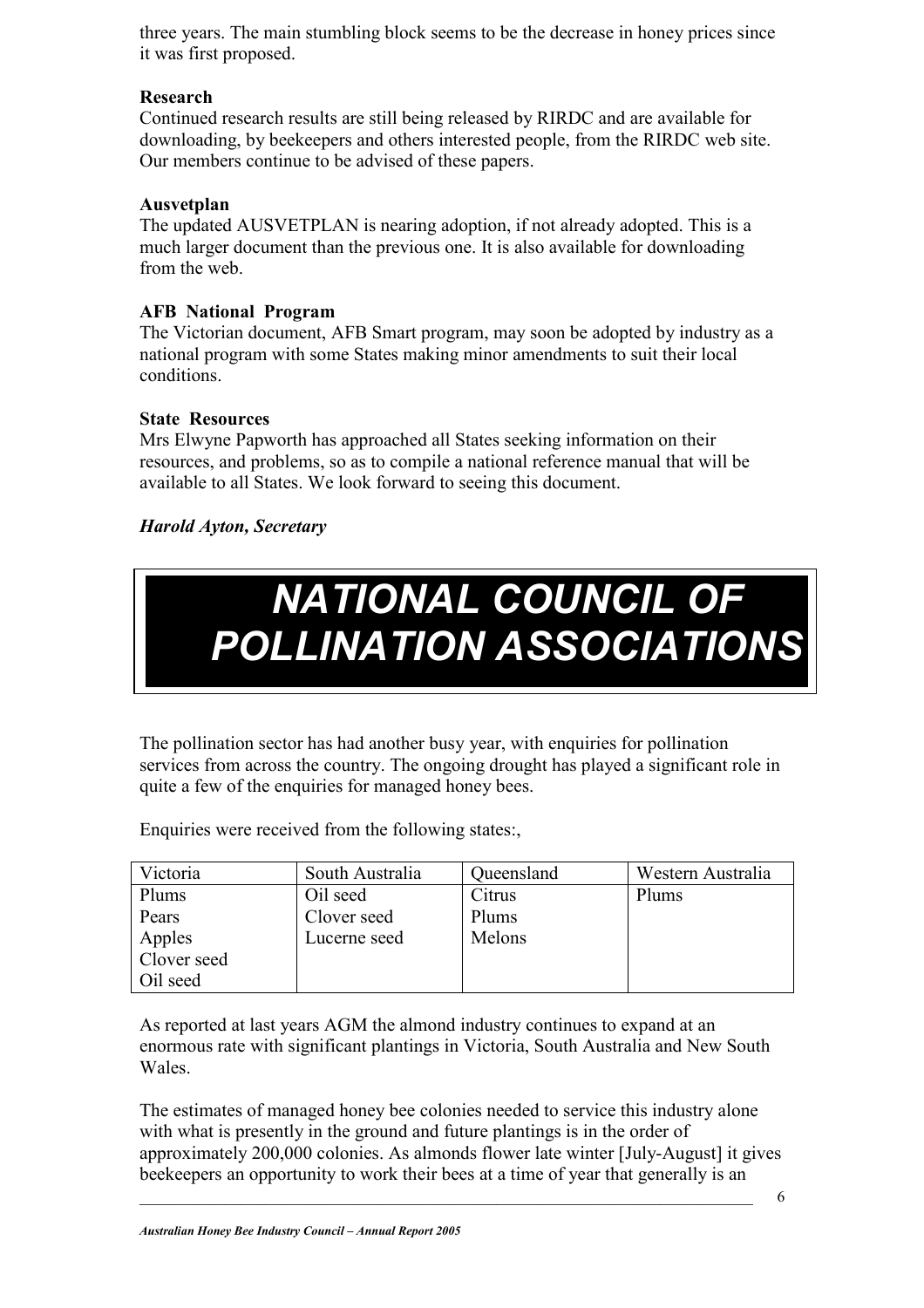unproductive for most, and at the same time provide a lucrative cash injection to start the season off.

The issue of the possible importation of apples and pears from New Zealand and the import of the bacterial disease fire blight has subsided at this point in time. The NCPA will keep monitoring the progress of any future developments that may arise.

With continuing expansion of orchard and seed producing enterprises across Australia and the need for managed honey bees to complement these developments the pollination sector has a bright future in front of it.

*Craig Scott - President*

# *APIMONDIA 2007 PTY LIMITED*

Apimondia 2007 will be a huge showcase conference for the Australian honey industry. Apimondia conferences worldwide attract large numbers of delegates and it is the premium forum for the advances in technology and knowledge for the honeybee industry. The size and complexity of the conference is being well met by the volunteers and members in the Australian honeybee industry.

An international conference by its very nature greatly amplifies international communication and organisation obligations beyond that normally experienced by any domestic conference. Your board and conference organiser are meeting these obligations as they arise.

I must thank my fellow board members for all the support and effort they have put in to making sure Apimondia 2007 will be a success.

Our first objective is the promotion of our industry and Australia at the world conference in Dublin later this year. There will be an Australian night as the first signal of what our conference will be like in Melbourne. I must thank in advance all the volunteers and sponsors who have kindly assisted in making sure that this night will be a success.

As the conference approaches, the workload will increase and we will need greater support from all members of the industry. As this conference will be large and complex its success will depend greatly upon the efforts of volunteers. The industry has shown in the past how it can always come up with the goods and I have no doubt it will do so again.

As this will be a memorable event and display to the world of the Australian honeybee industry I ask everyone to put September 9-14, 2007 in Melbourne in your diary.

*Terry Ryan - Chairman*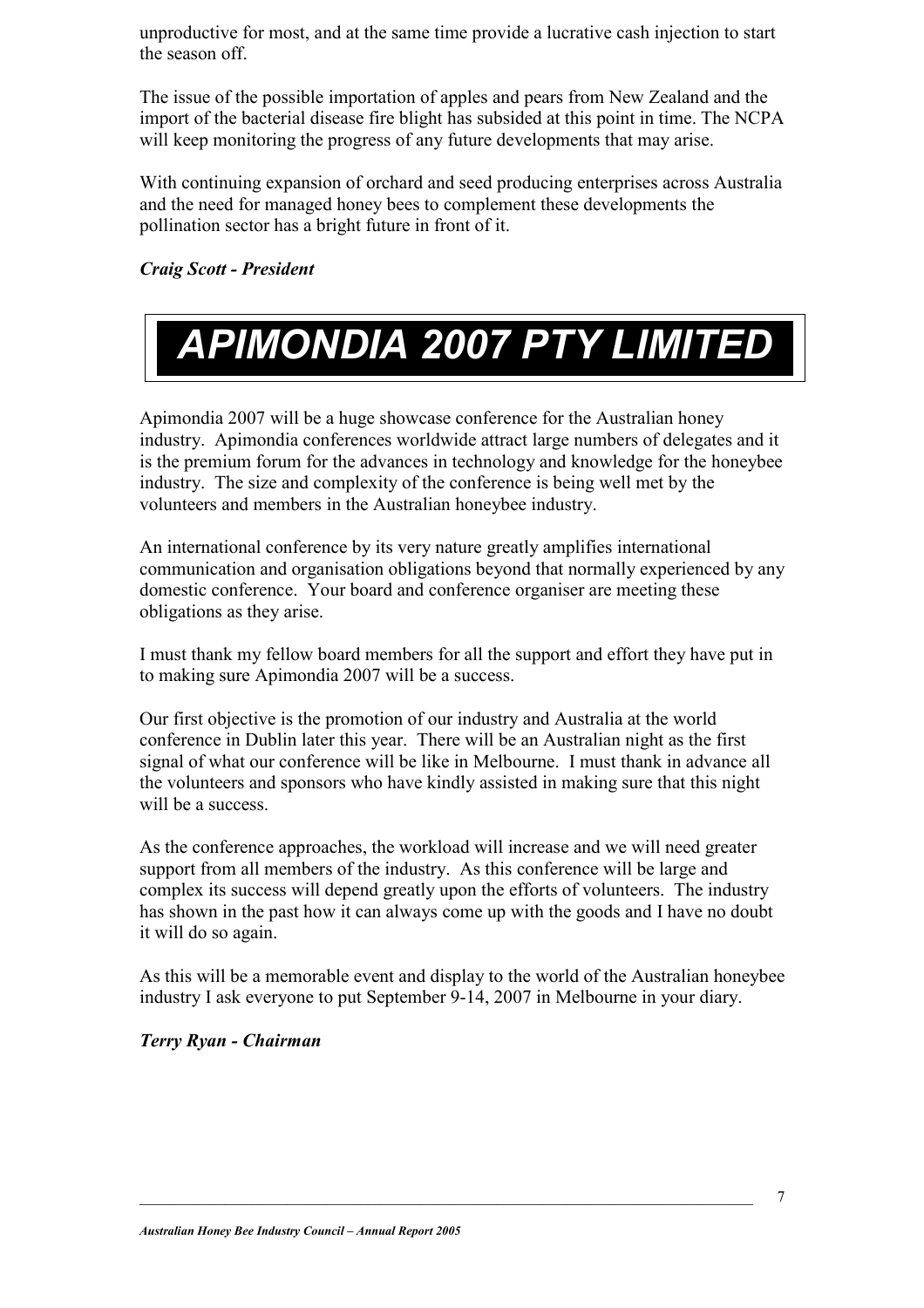### **ANNUAL GENERAL MEETING**

*The AHBIC Annual General Meeting and Conference will be held on 11th and 12th July 2005 at The Old Mill Motel, 28 Main Street, Hahndorf, South Australia. This is to be followed by an AHBIC Executive Meeting on Wednesday 13th July 2005. Details of accommodation arrangements are as follows:* 

*Venue:* **The Old Mill Motel, 28 Main Street, Hahndorf SA Telephone: 08 8388 7888** 

Delegates should make their own travel and accommodation bookings direct and delegates are provided with this information early so that they can obtain the best airfares.

#### **Notice of Election of Chairperson – Australian Honey Bee Industry Council**

In accordance with the constitution, notice is hereby given that nominations for the position of Chairperson of AHBIC open on Wednesday 28th May 2005 and **close on COB Thursday 9th June 2005.** Candidates are advised of Section 5.2 of the constitution and, in particular:-

A Chairperson of AHBIC shall be elected at each Annual General Meeting as follows:

- 5.2.1 Nominations of candidates for election as Chairperson of AHBIC:-
- (a) shall be made in writing, signed by one voting delegate and accompanied by the written consent of the candidate.
- (b) each nominee may submit a two hundred (200) word statement.
- (c) the nomination shall be delivered to the Secretary of AHBIC not less than twenty eight days prior to the date fixed for the holding of the Annual General Meeting. All delegates are to be notified of all nominations at least fourteen days prior to the holding of the Annual General Meeting.
- (d) If no nominations are received as required under  $5.2.1(a)$  and  $5.2.1(c)$ , nominations shall be taken from the floor at the next Annual General Meeting.

#### **NOTICE OF SPECIAL RESOLUTION TO BE DEBATED DURING THE ANNUAL GENERAL MEETING OF THE AUSTRALIAN HONEY BEE INDUSTRY COUNCIL TO BE HELD AT HAHNDORF OLD MILL , 28 MAIN STREET, HAHNDORF, SA ON 12TH JULY, 2005 (10:00AM)**

In accordance with Section 19 of the Constitution, the Executive Committee of the Australian Honey Bee Industry Council has put forward the following resolution which contains amendments to the Constitution.

#### **It is resolved that the AHBIC Constitution be amended in respect of the following Sections:-**

#### **3. Definitions:**

**3.1 Add** "Major Contributor" means the contributor who is the largest monetary payer of contributions to the AHBIC budget.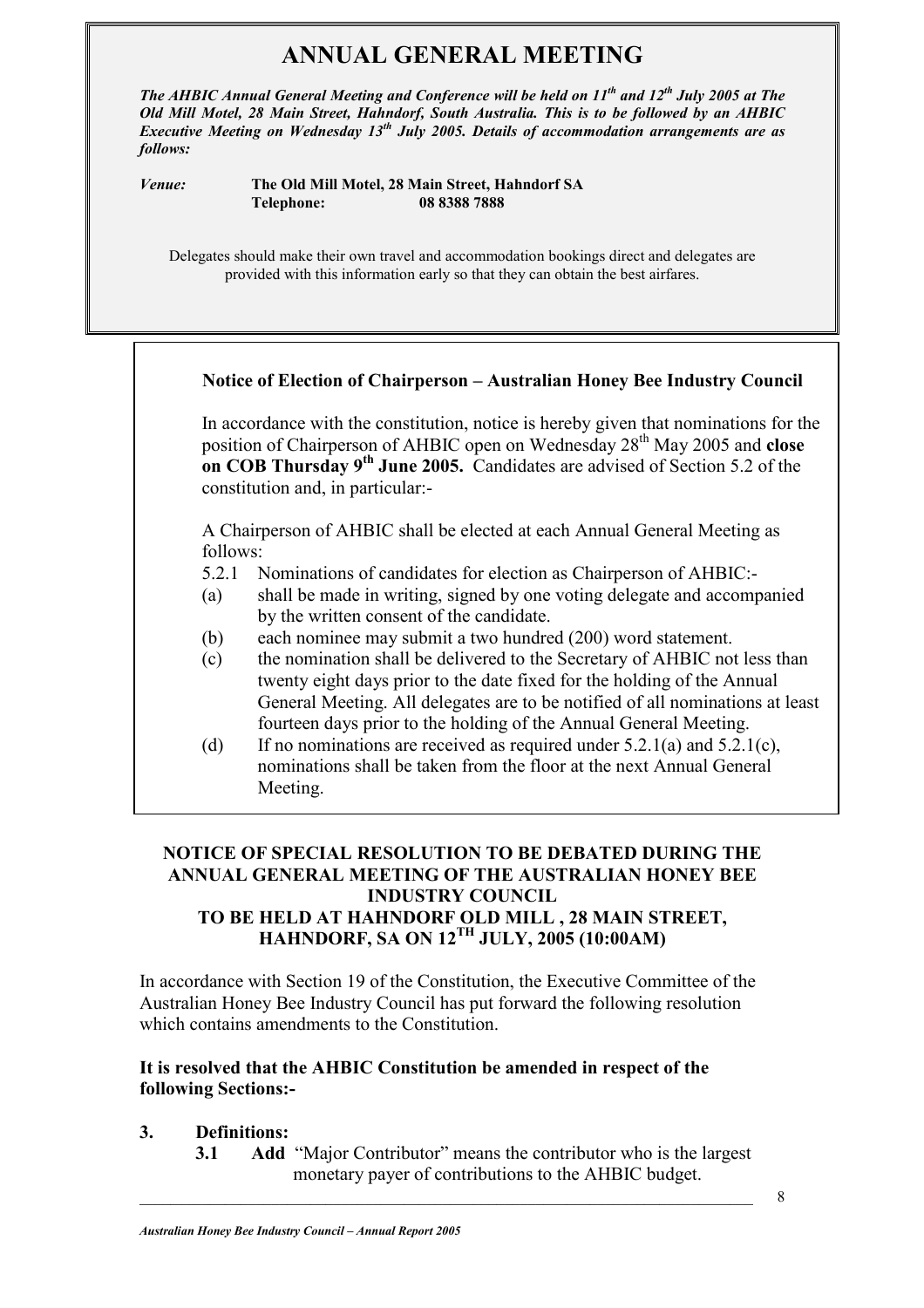#### **4. Membership:**

- **4.1 Add '**Major Contributor (MC)'
- **4.2 Add '**MC 1'
- **4.3 Add** 'MC One voting delegate'
- **4.4 Delete** 'organisations' **Add** 'organisations and the major contributor'
- **4.5 Delete** 'organisations' **Add** 'organisations and the major contributor'
- **4.7 Add** 'or the major contributor'

#### **5. Governance and Management:**

**5.5 Delete** 'seven' **Add** 'eight' **Add** 'and one nominated by the major contributor'

#### **12. Voting at Meetings:**

- **12.3 Delete** 'fourteen' **Add** 'fifteen'
- **12.7 Delete** 'organisation' **Add** 'organisation or major contributor'

#### **12.8 Add new point**

'In the event of a tied vote by the Executive Committee or Council a resolution shall be deemed to be lost.'

#### **Memorandum of Understanding between the Australian Honey Bee Industry Council Inc (AHBIC) and Combined Industry Contributors**

#### **1. Membership**

- **1.1 Add** 'Major Contributor (MC)
- **1.2 Add** 'MC one voting delegate'

#### **2. Governance and Management**

- **2.7 Delete** 'six' **Add** 'eight'
- **2.7 Delete** 'four' **Add** 'six'
- **2.7 Add** 'two from FCAA and'
- **2.7 Delete** 'organisations' **Add** 'organisations and major contributor'

#### **STEPHEN WARE, EXECUTIVE DIRECTOR**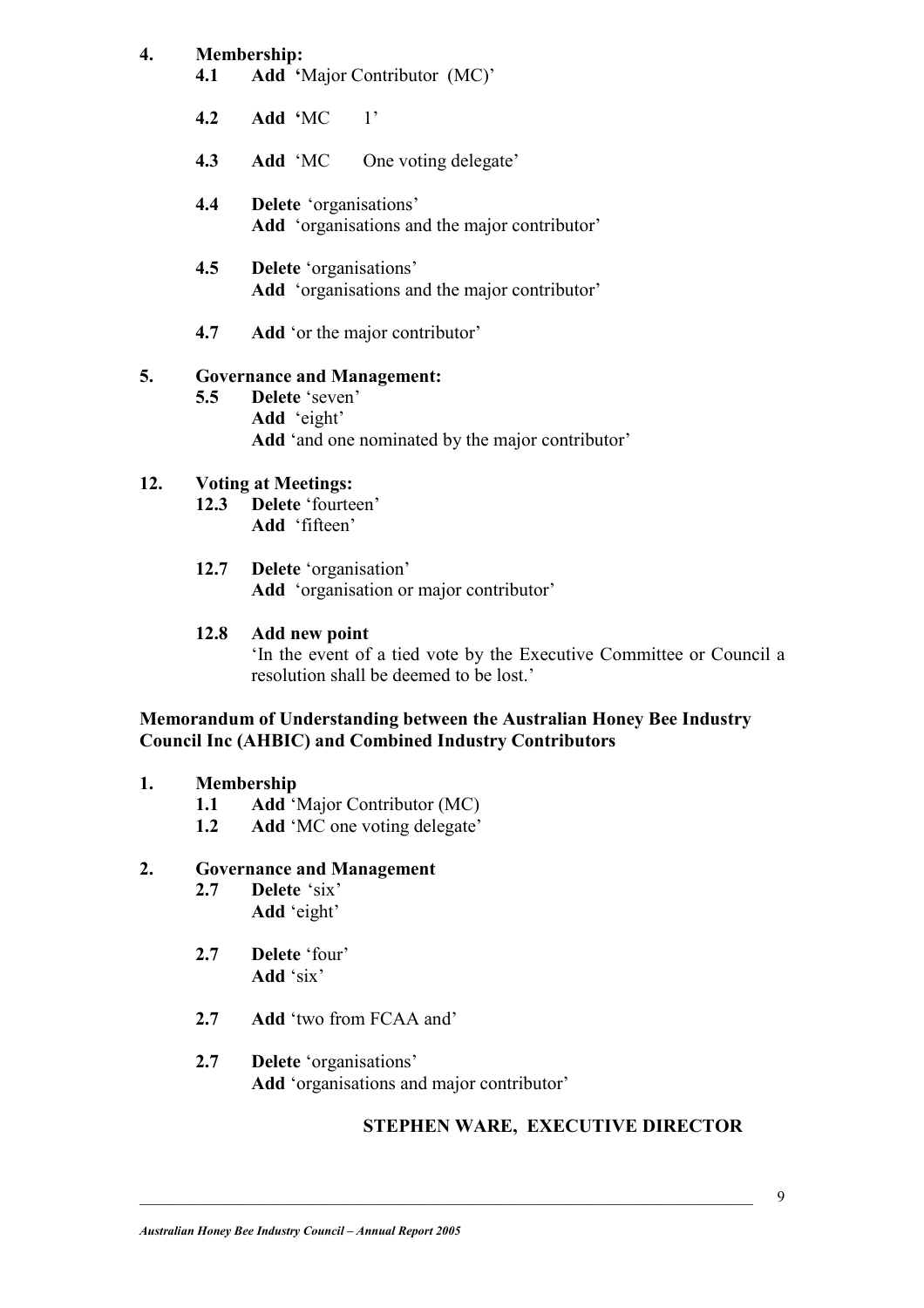#### **INFORMATION FOR MEMBERS:**

The effect of the above Special Resolution is intended to amend the Constitution of AHBIC to allow the Major Contributor to have an elected representative on both the Executive and the Council with one voting entitlement on each. This is in addition to the existing members. The resolution also clarifies the position in the event of a tied vote where a resolution would be deemed to be defeated.

Note: For a Special Resolution to be passed it must be submitted sixty days prior to a meeting and must be passed by a three quarter majority of those present and entitled to vote.

*Should you require a copy of the Constitution with the above amendments highlighted, please contact the AHBIC office on 02 9221 0911 Email: ahbic@honeybee.org.au*

### *HONEY PACKERS AND MARKETERS ASSOCIATION OF AUSTRALIA*

The year 2004/2005 has been both challenging and interesting for packers. Challenges include the shift in production from shortages to surpluses, competitive world honey prices dropping 29%, exchange rates back at all time highs reducing returns or making Australian exported products uncompetitive, increased supermarket demands including pressure for growth in house brand packs and the packers position against Capilano's demand for direct representation (just to name a few.) It has been interesting in that there is strengthening support of the packer's position by other sectors and individuals in industry against a change in the constitution of AHBIC to facilitate the request of a packer to go direct on the executive of AHBIC.

Our association has remained firm from the last AGM of AHBIC (where the motion was soundly defeated) not to see a change in the rules or executive of AHBIC just to facilitate the request of one contributor no matter what the reason is. This is because the basis of the reason of Capilano leaving the HPMMA to go direct is incorrect plus it breaks the spirit and intent of how AHBIC was set up. It also would open the door to other sectors having a legitimate basis for their largest contributors to go direct. Despite HPMAA offering a compromise solution on behalf of the membership to resolve the impasse, Capilano rejected the same earlier this year. Industry should note that the HPMAA changed its rules so the Capilano could have a permanent seat via our association some three years ago and this opportunity is still open to them today. Packers need to sit together and resolve their difference and this issue should stay out of the public and AHBIC arena. Unity among honey packers on common core issues provides a positive voice to industry, regulatory bodies, governments, interested parties and can be achieved despite commercial differences.

Noted summary points for the AHBIC year include: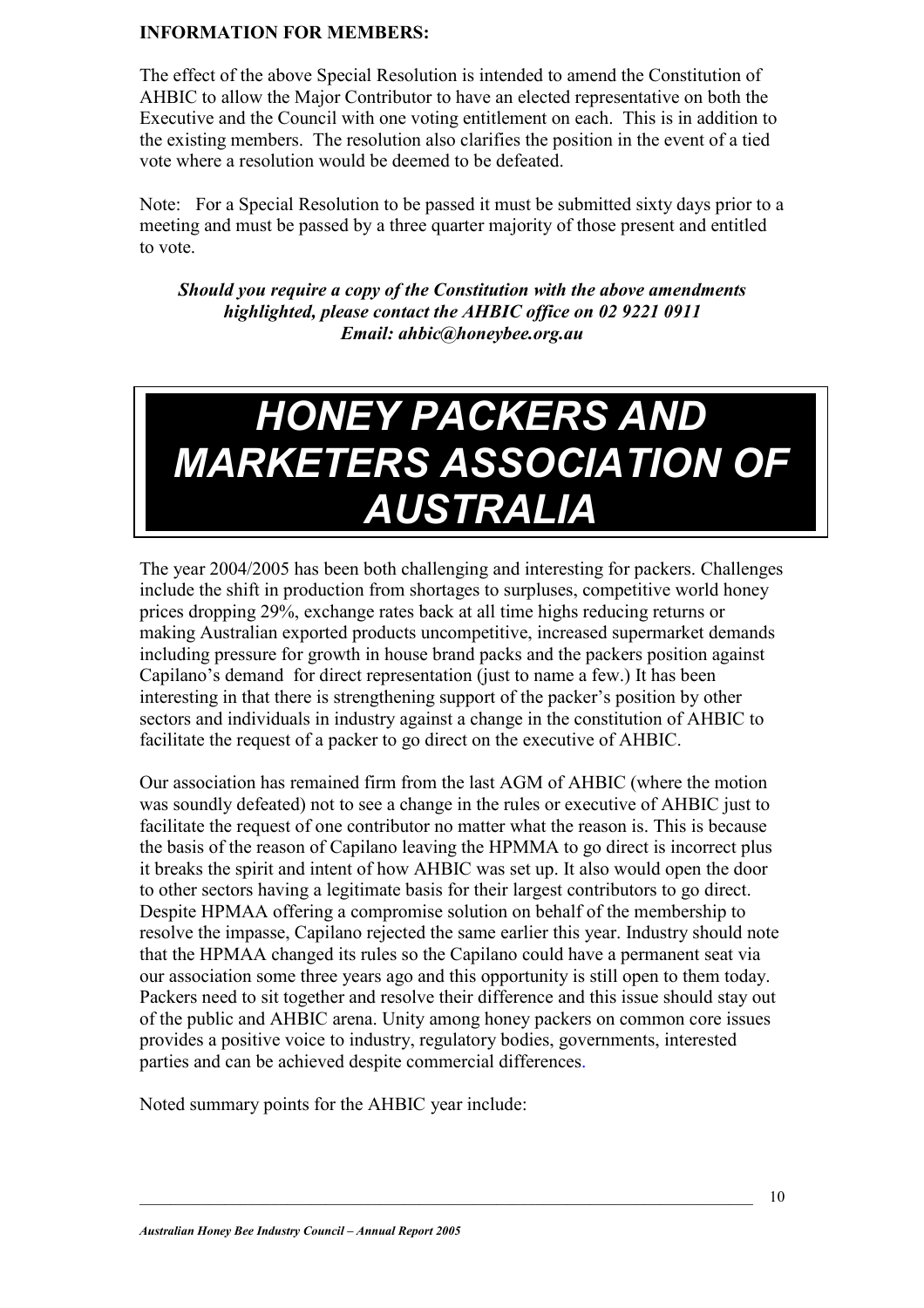• For the year 1,817 tonnes of honey came into Australia while exports for the year show 7,634 tonnes was shipped. The following graph shows the downward trend over time for imports against exports.



- Honey prices moved down on the back of increased availability in the domestic market, rapidly decreasing prices internationally and competition. Packers need to remain competitive and viable in order to survive and overall kept prices up as long as possible for producers. Competitive forces of supply & demand affect all industries.
- Supermarkets have over the year placed numerous ongoing demands on packers / suppliers. These include continued changes in QA requirements, transport arrangements, shelf ready trays, pallet bar-coding, performance level requirements along with increasing the minimum case deal demanded on promotions thus impacting on packer's returns. Packers need to implement these changes at an increased cost for often no extra return or saving. Australian honey packers also need to stay competitive against cheaper imports that the supermarket may choose to range against Australian honey. They now see the market very differently than before Australia need to import honey to supplement our shortages. While we can and often do get a premium for our Australian product, the gap if too large may reduce sales or leave us out in the cold. The challenge for packers is not to just find a market to take the honey delivered but find one that provides a healthy return so beekeepers may have a viable business.
- House brands are the focus of the big two supermarkets who collectively control around 70% of mainstream grocery sales. As they aggressively pursue their own brands with better margins, it will be at the expense of packer's brands or margins. Coles alone is looking at having 30% of their business under their own privately packed labels for profit maximisation, however this could ultimately be at the expense of producers.
- The residue issue and stance on having imported honey being to the same standard as our honey will be an ongoing issue. Quality assurance programs both here in Australia and in overseas honey selling countries, will go a long way to solving this issue. Packers will keep working with suppliers to ensure they get QA systems in place so we can have upstream traceability as demanded by our customers.
- Overall the market in domestic honey sales dropped from previous high years however small signs of recovery are starting to appear. Some packers report increased sales against last year while others report similar or below last year results.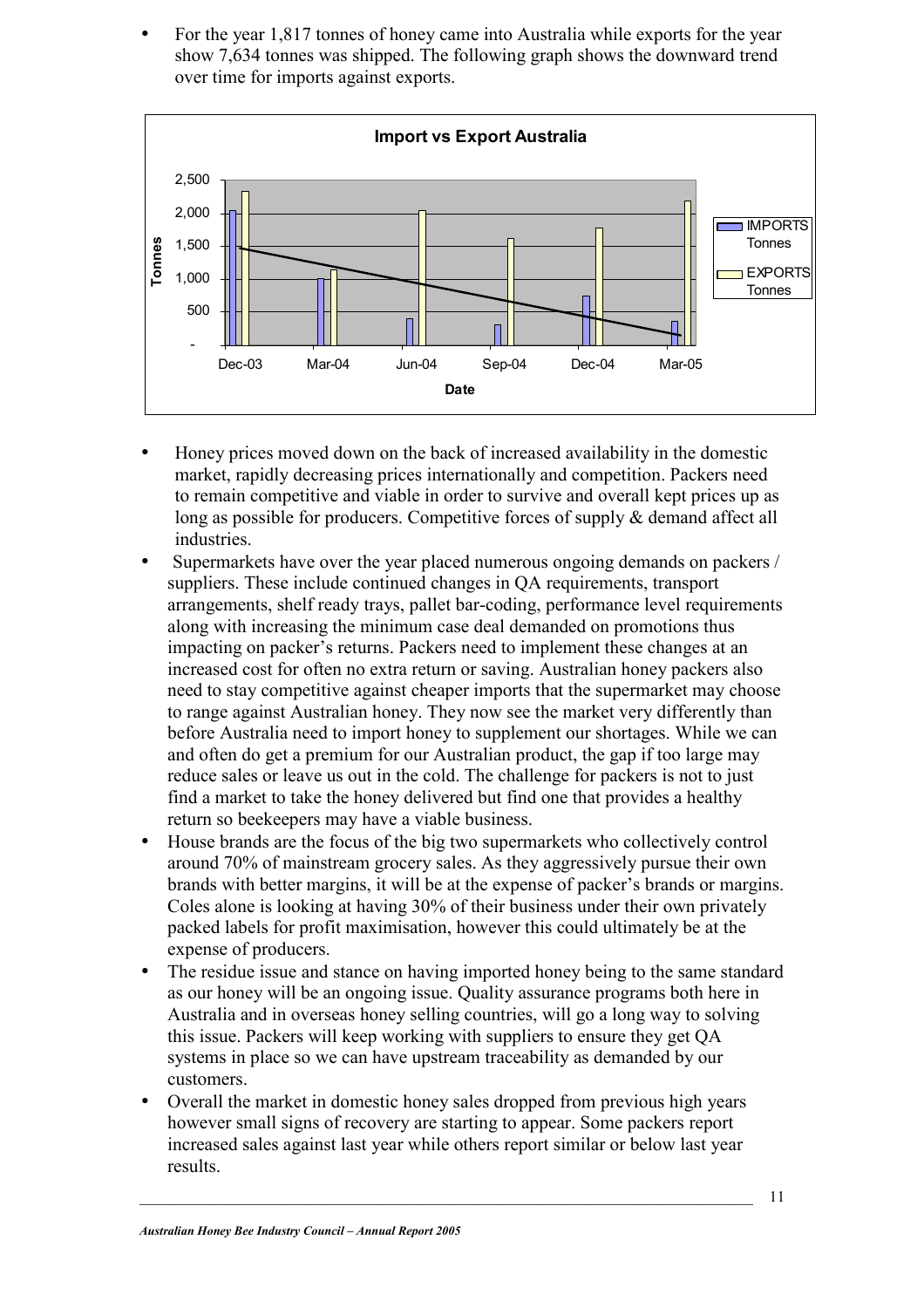- Ongoing interest in medicated honey is occurring in Australia, which is providing opportunities for all who have access to great products like the Jellybush, Jarrah or Manuka honey. However, it is clear that care on claims being made on activity levels need to be taken as differing laboratories will provide differing results on the analysis. We commend the work being done by the Food Safety and Prevention of Residue Committee who are looking at such issues along with honey standards, residues etc.
- The year has seen active television, radio and press adverting occurring in a effort to both encourage sales and brand growth.

*Eduard Planken, President* 

## *COMMITTEE REPORTS*

#### **DISEASE COMMITTEE**

Late last year the AHBIC Chairman, Mr Greg Roberts asked for recommendations on what AFB reduction program that would work best in Australia, either the NZ program or the Victorian ABF Smart program. The Victorian AFB Smart program has been selected as the most workable at this stage, and state delegates will need to indicate their states willingness to enter the program.

Under the AFB Smart program beekeepers will become responsible for their own disease situation.

#### **State Reports**

| <b>SA</b>  | Incident of AFB has risen to 17% of operations<br>Incident of EFB low<br>No SHB<br>Chalk Brood appearing in some susceptible stains.                                                                                                                  |
|------------|-------------------------------------------------------------------------------------------------------------------------------------------------------------------------------------------------------------------------------------------------------|
| <b>TAS</b> | Isolated outbreaks of AFB/EFB, but no greater that normal.<br>Chalk Brood has be over come with management.<br>A disease session has been held at the Field Day to promote disease<br>awareness.                                                      |
| <b>NSW</b> | Unfortunately I am unable to provide accurate figures as they are<br>simply not available. This issue will be addressed at the next State<br>Executive meeting in May 2005.                                                                           |
|            | At this stage AFB appears down in hive numbers, however there are<br>more beekeepers having outbreaks.                                                                                                                                                |
|            | EFB, Chalk Brood, Sac Brood and Nosema also appear to be at lower<br>levels than previous years. As this season has been more productive<br>from the previous two years, this may have had an influence on the<br>stress levels of hives to be lower. |
|            | Small Hive Beetle (SHB) is visible within the regions from Sydney to<br>Kempsey causing hive lose to be at substantial levels. Having seen<br>several infestations it is quite alarming. There have also been reports of                              |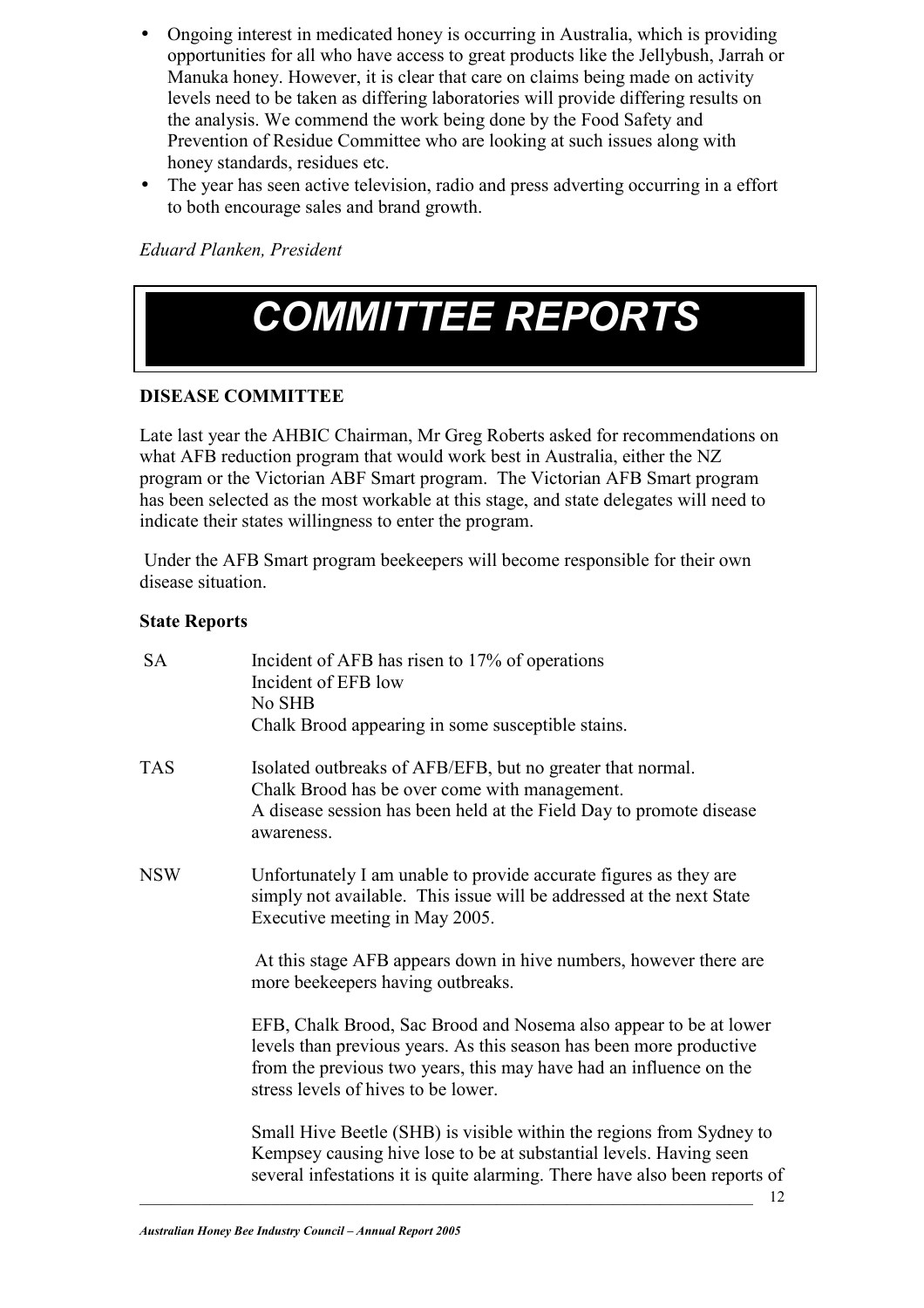SHB activity in the Lismore and Tweed areas, with no hive loses at this stage. Areas in the Clarence region thus far seem free of SHB. This might be from the lack of hive movement throughout the area. There is no apparent damage recorded from SHB west of the Great Dividing Range even though beetle presents.

With SHB being high on the agenda beekeepers are reminded to be vigilant with other diseases.

With all the education and knowledge available from the Department of Primary Industry (DPI) and beekeeping associations it is disturbing to hear the misdiagnoses and treatment for diseases. If unsure of suspect disorders contact the relevant departments.

- WA Incident of AFB at about 12% of operations. Agriculture Dept. no longer monitoring to say exactly, but beekeepers suggest AFB at 1% to 2% with in most operations. Chalk Brood seems to be a problem when bees are stressed. No incursions from overseas.
- VIC No report
- QLD In the last 9 months we have added to the list another 17 new cases of AFB. These have been diagnosed through both honey culture tests and brood sampling. This now means that 13.75% of beekeepers on the registration database are AFB infected.

A few isolated cases of EFB have been reported, most have been in hives returning home from NSW. The majority of the hives are now working spotted gum, so they should clean up reasonably quickly.

Small hive beetle has been a considerable problem in coastal areas for the last 3 months. Stored supers in honey sheds seem to be prime targets for hungry beetle grubs. Strong hives appear to have Beatles in them with no sign of any larval damage. Weak, queenless hives and drones layers succumb fairly quickly to this pest. With the onset of colder months I feel we might have a short reprieve, to enable us to do some constructive work (installing coldrooms etc) to better manage this pest.

Chalk brood and sacbrood come and go as usual. I have not heard of any problems in relation to these two diseases.

Watery brood has been reported on a few occasions in isolated areas.

NCPA No disease issues to report, however the rapidly expanding almond industry may bring concern to the apiculture industry with large concentrations of bees in small areas.

#### AQBBA No report

*Barry Pobke - Chair*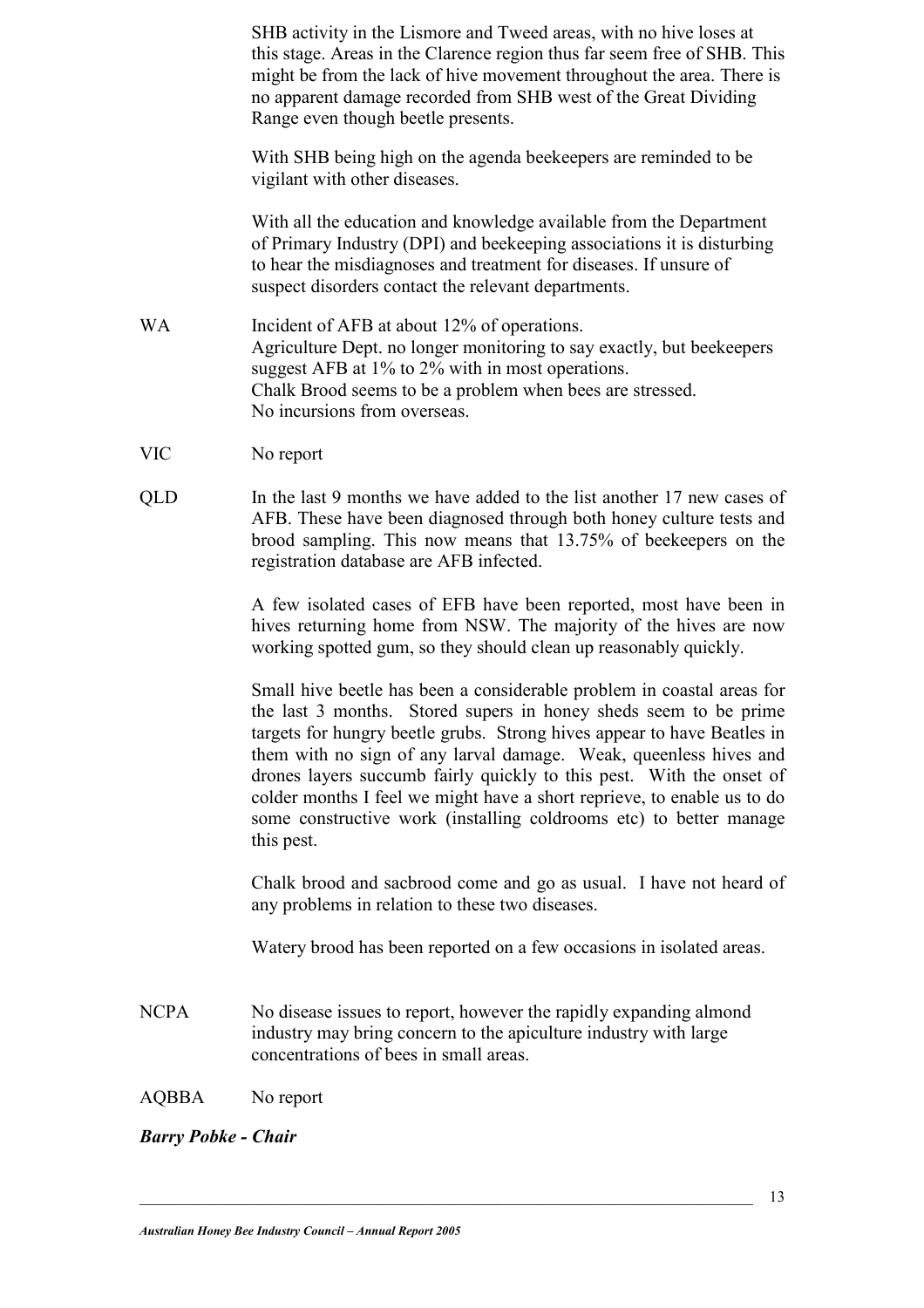#### **EDUCATION SUB COMMITTEE**

The Education committee met during the year and has now finalised the competency standards for industry.

An address will be made to the annual general meeting of AHBIC to discuss the next steps in the ongoing development of an industry training and education programme. This follows the expected endorsement by ANTA (or its replacement body) of the completed competency standards by  $30<sup>th</sup>$  June 2005.

I would like to put on record my thanks to Mrs Jude Nettleingham and other members of the committee who contributed to the finalisation of the standards for industry and we look forward to the next steps to be taken.

#### *Jodie Goldsworthy – Chair Industry Reference Group*

#### **FOOD SAFETY & RESIDUE PREVENTION COMMITTEE**

#### **Introduction**

The Food Safety and Prevention of Residues Committee (FSPRC) was formulated by AHBIC in late 2003 to assist industry and Government with the technical aspects of food safety and residues in honey while working to assure the future marketability of honey. Since this time, the Committee has effectively worked to establish good working relationships with appropriate Government Departments (eg. NRS, AQIS, FSANZ) aiming to achieve common goals with respect to honey quality and food safety issues.

The Committee has developed an official 'Code of Conduct' to govern and clearly identify member's responsibilities and to provide assurances to the confidentiality of discussions. This Committee has signed these agreements and has functioned very effectively under these guidelines, dealing with a number of commercially sensitive issues in a professional manner, which is a credit to the current Committee members.

#### **National Residue Survey**

This years results from the National Residue Survey (NRS) illustrated the supreme quality of Australian honey, with no pesticide, or antibiotic residues detected. The NRS is funded as a result of levies on honey production. FSPRC has established a sustainable budget for this survey based on minimum testing requirements for continued access to European Union markets and minimum administrative costs in NRS. It has been good to see that NRS costs are progressing within budget and that the current budget and operations of NRS will continue as planned in the next financial year.

#### **Australian Honey Standard**

The Committee put forward a Honey Standard to industry with the aim to develop a common technical standard that clearly illustrates the high quality of Australian honey. The Standard sets parameters for microbial levels, composition and residue testing detection level expectations. In addition, the Standard was to be used to further develop the current FSANZ Honey Standard, which is extremely brief and does not set specific enforceable parameters to distinguish the differing qualities of honey. The process for changing the FSANZ Standard is lengthy and expensive and it seems FSANZ has little interest in strengthening the current Standard as there a no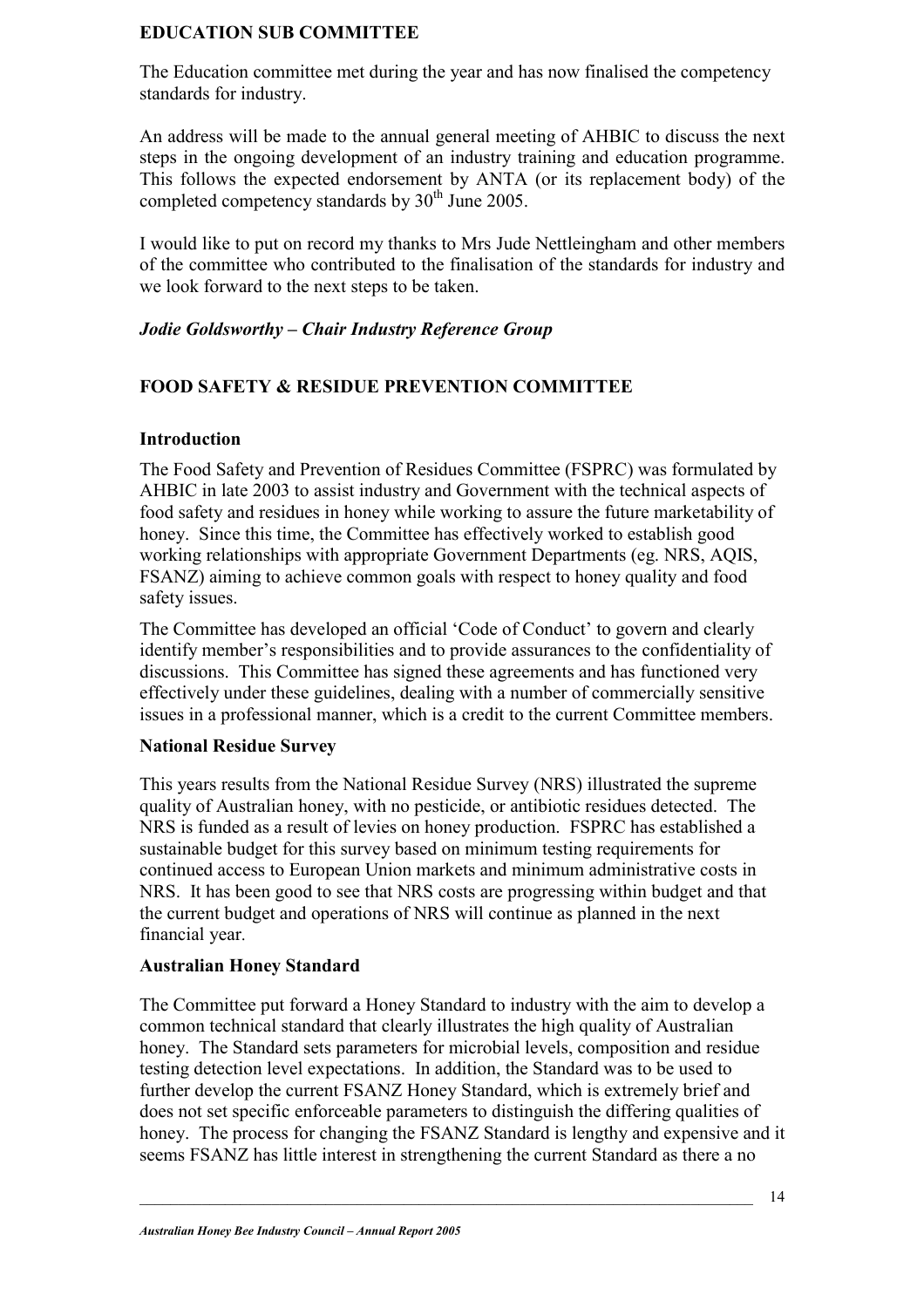major food safety issues evident. FSPRC will continue to investigate the best way to achieve an appropriate Honey Standard for Australia.

#### **AQIS Imported Food Program**

The AQIS Imported Food Program continues to test imported honey for the presence of residues such as nitrofurans, chloramphenicol and pesticides. Both AQIS and FSANZ are very happy with the conformance of imported honey and are considering decreasing the current requirements for testing, primarily because in 2004 no failures were reported in 123 tests. The Committee has been presented with a Discussion Paper on the issue from Government and is set to respond with its recommendations as to the continued operations of the AQIS Imported Food Program. We see no need to reduce chloramphenicol or nitrofuran testing requirements, despite the good conformance of imported honey.

#### **Genetically Modified Organisms (GMOs)**

GMOs have increasingly become an issue for Beekeepers and there has been fresh media interest in the issue that has involved industry members. It is high time for industry to develop a position on GMOs and a strategy for dealing with the issue going forward. The Committee has begun a concerted effort to speak with appropriate stakeholders so that they can get a better grasp of the issues and facts. It is clear that media interest will continue and that industry needs to have a standard message. FSPRC sees it as a priority to help AHBIC develop a position on GMOs that will include a strategy for the future and a plan for communication both to Beekeepers, the public and media. FSPRC encourages AHBIC to send the message to Beekeepers not to speak to the media or make comment on GMO crops.

#### **Industry Readiness Plan**

AHBIC has recently set up a Crisis Management Committee, which should be congratulated. However, the effectiveness of AHBIC and industry is very much dependent on the available information that is relevant in a crisis. As a consequence, the Committee recently reviewed the AHBIC Readiness Plan and concluded that the document requires updating, including the current range of Press Releases prepared for an emergency situation. FSPRC will endeavour to identify the most feasible manner to further develop the Readiness Plan and have it updated in association with AHBIC.

#### **Pyrrolizidine Alkaloids (PAs)**

The primary threat to the marketability of honey worldwide remains the potential presence of PAs, despite their being no health concerns. This issue has received wide ranging press as a result of problems with herbal medicinal remedies containing PAs direct from some plants, as well as negative media attention associated with honey as a result of the efforts of retired CSIRO Scientist John Edgar. Recently, media attention was focussed on honey as a result of an ABC Health Radio Report on PAs in honey featuring John Edgar. As a result, FSANZ released a statement to the public that was widely available, including to many retail and industrial purchasers of honey. The current problem with PAs and honey is a lack of scientific knowledge and available data on the issue. PAs in honey is not a food safety issue but a marketability issue. Industry has responsibly dealt with the issue by ensuring honey containing PAs is appropriately blended to meet FSANZ tolerable daily intake for PAs. FSPRC has recognised the potential of PA levels in some honeys to affect marketability and as a consequence has set about to conduct further research on the topic in consultation with Government.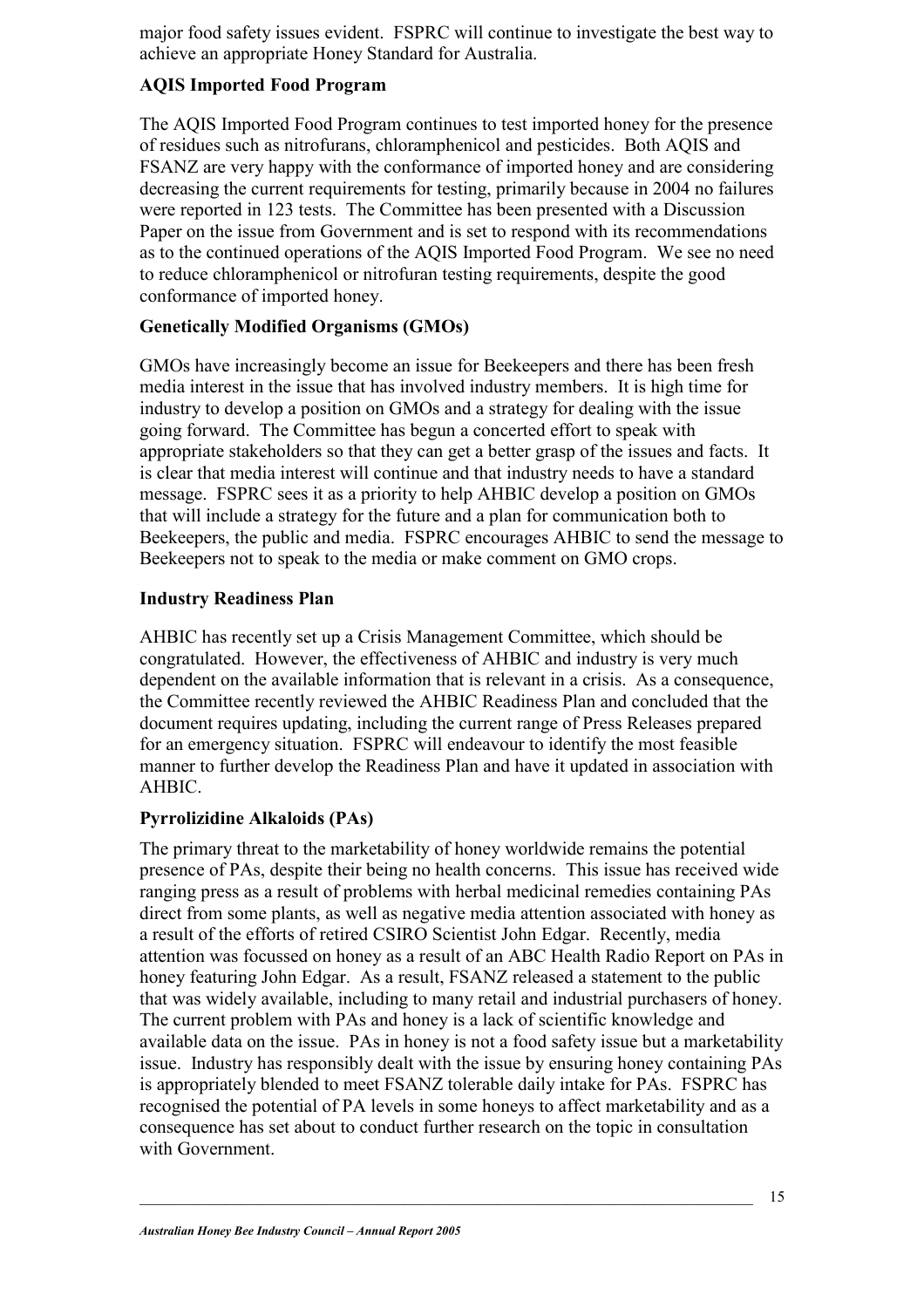#### **Conclusions**

The Committee lost the services of Marc Higgins this year as a consequence of his move overseas and I wish to thank him again for his input prior to his departure. FSPRC is dealing with a range of complex issues and is functioning professionally and in the best interests of industry and AHBIC. I wish to thank the Committee members who have contributed much to the successful operations of the Committee and hope that we have met the expectations of AHBIC since the formulation of the Committee in late 2003.

#### *Dr Ben McKee, Chair*

#### **RESOURCE COMMITTEE**

#### **Tendering For Bee Sites**

Arising out of the Federal Governments National Competition Policy Legislation, the States conducted a comprehensive review of all Acts and subordinate legislation to remove anti-competitive restrictions that cannot be justified in the public interest In principal, the review should not restrict competition unless it can be demonstrated that the benefit of the restriction to the community as a whole outweigh the costs and that the objectives of the legislation can only be achieved by restricting competition.

Out of this the New South Wales Rural Lands Protection Board, when RPLB sites were to be renewed, called for tenders for sites from site holders in New South Wales and Victoria.

After discussion with the appropriate Government officers in NSW, the NSWAA found that permits and licenses such as those for short term tenure, were not included when legislation was drafted, how ever, an over zealous RLPB officer, whose charter was to generate funds for the department, decided to call for tendering for the Apiary industry sites

Because of the nature of the beekeeping industry with traditional and sporadic usage of public lands being geared to seasonal conditions, that industry is reliant on continued access to resource for hive health for honey production and pollination services to horticultural and agricultural crops, which creates value added flow on to the wider community from those services, apiary must have security of tenure for sustainable, economic viability.

NSW has a policy similar to Victoria, in that tendering for bee sites is not industry policy, they are also able to trade sites on sale of business or transfer to family members.

Western Australian beekeepers have been successful in establishing dialog with their Minister for Environment on the issue of tendering, it has been has agreed to allow tradeability for bee sites, however, the value of the sites will be reflected in the scale of rents that will apply to the various sites throughout the state.

Permits for sites will be issued on certain land tenures for up to seven years and subject to approval, and will be renewable for a further seven years.

On Conservation lands, permits will be issued for up to five years and on approval be issued for a further five years, apiary site rental will reflect full cost recovery.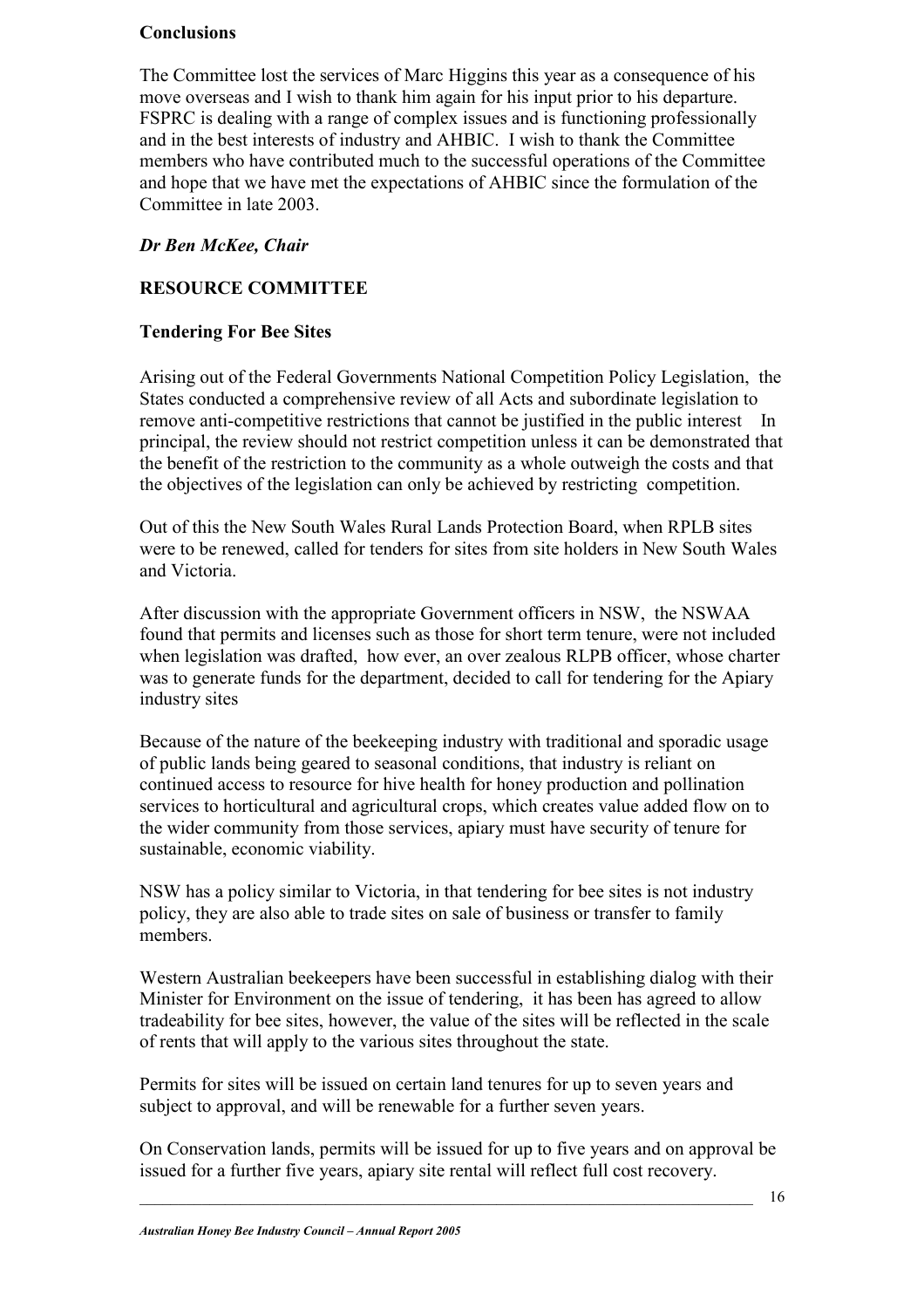#### **Indigenous Land Management Framework.**

With Federal Governments disbanding of Australian and Torres Strait Island Council, [ATSIC], the Australian government Department of Agriculture Fisheries and Forestry initiated research to determine what pathways exist for Indigenous involvement in the apiculture industry, within the framework of the National Indigenous Forestry Strategy, [NIFS].

During the NIFS consultation process Indigenous communities stated a desire to examine the opportunities and impediments to establishing wood and non wood product industry groups including apiary. Having limited direct industry interaction, the Department is seeking the assistance of state government authorities, apiarists and industry bodies such as the Australian Honey bee Industry Council.

Initial investigations show that a variety of impediments exist regarding the establishment of commercial apiaries within Indigenous communities. In the long term, with creative approaches, this and many other barriers may be overcome, but a variety of potential business prospects have been identified. It was found that the mirroring of commercial apiaries on Indigenous land appeared difficult, however, ideas under investigation are agreements for usage of Indigenous land by apiarists, operation of hives for crop pollination, boutique honey production and the establishment partnership with existing producers to create value added honey products, access to Indigenous land and commercial pollination practices would require the development of business agreements and contracts.

Recommendation 1 of the Draft NIFS is:-

Establish a specialist Indigenous Forestry Unit [IFU] to act as a focal point for the NIFS. The likely location for the IFU would be within Department of Agriculture Fisheries and Forestry, [DAFF] or possibly the National Association of Forest Industries [NAFI] and the position would be for an initial period of three years. The primary functions for the unit during this period could include to:

- \* develop a marketing plan to actively promote and communicate the NIFS and encourage stakeholders to become involved
- \* establish a comprehensive data base of stakeholders interested in increasing Indigenous involvement in the wood and non wood products forestry industry
- \* establish an information bank relevant to the NIFS that would include:-
	- a toolkit for forest resource assessment appropriate to the NIFS objectives
	- a project check list and "how to" guide lines for project development
	- an inventory of Indigenous forest based activities and products including case studies of successful NIFS related initiatives
	- models of successful partnerships, joint venture arrangements and other business arrangements between Indigenous and non Indigenous people that define key ingredients for their success, and can in turn be duplicated; Case studies and models where there is a natural relationship to build on will be of particular importance
- \* develop an information plan to ensure a regular flow of relevant information to the data base and the wider community
- \* investigate a national coordinated approach to training and project funding by funding providers - relevant Government agencies, industry training and advisory bodies, the Indigenous Land Corporation [ILC] - to achieve the NIFS outcome
- \* develop a job placement and mentoring program place trained Indigenous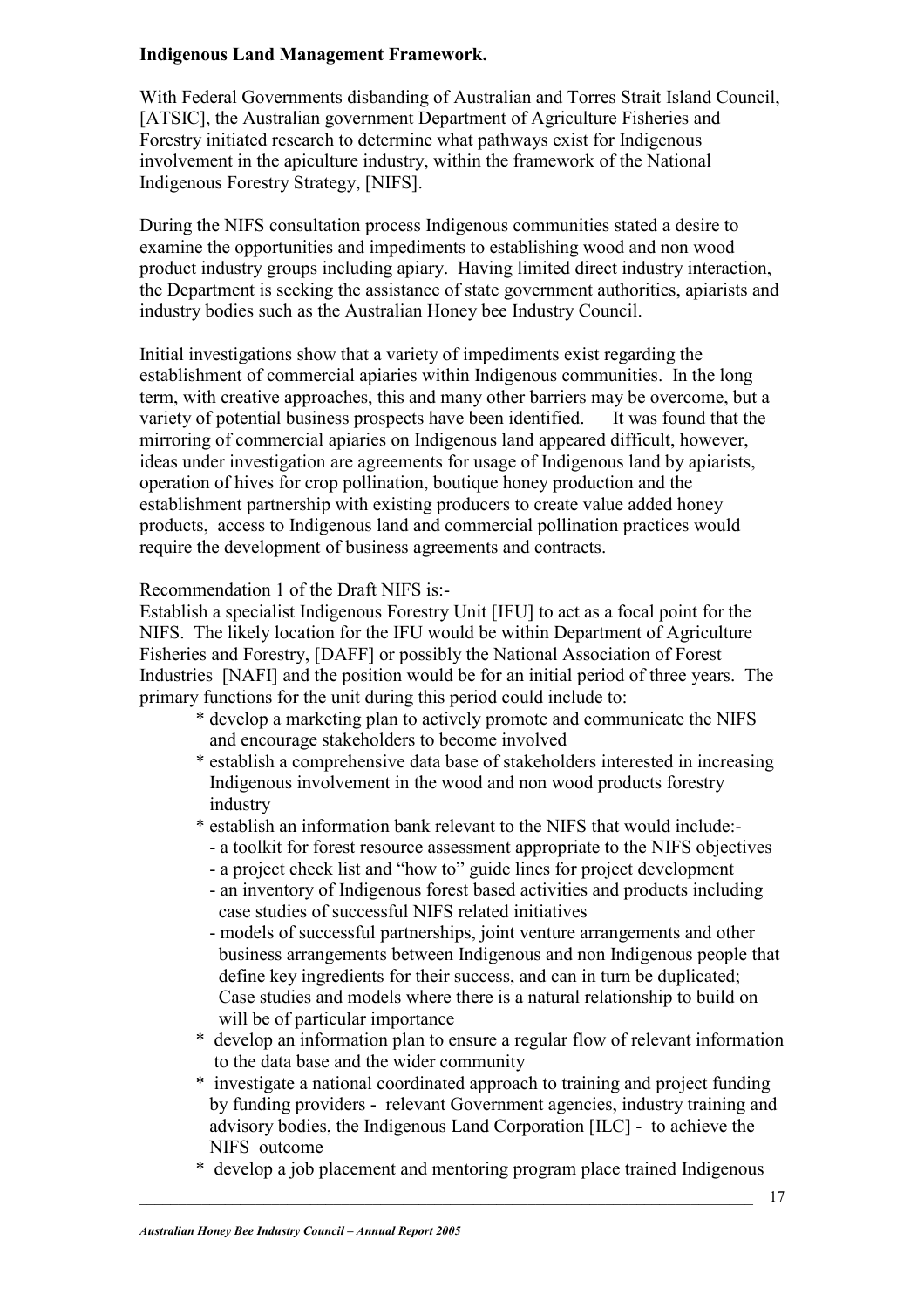Australians in wood product and non wood product forestry industry positions

- \* promote development of a scholarship and mentoring program to place trained school leavers in both wood and non wood product forestry industry positions
- \* promote the inclusion of cross cultural training into forestry industry training programs
- \* in consultation with the forestry industry, prepare an educational package about the industry to be delivered in the areas of interest.

The Indigenous Land Management Framework, could be termed "a wish list" for the Indigenous peoples, there is an interest is in the "Cape" region of northern Australia, the sugar bag or trigona native bees which nest in tree hollows are stingless, can be managed in boxes, used for pollination and honey production, and are of interest to the native peoples, the sugar bag bee produces the traditional source of honey for Indigenous peoples and falls into the boutique production category.

AHBIC has offered to assist where needed in the future.

The flow on from the Federal Government document is that in the states where Indigenous peoples have made claims over public lands, and in most states there are a number of claims, the states are handing over certain lands, in some instances the Indigenous people will make up the greater part of community management groups, already this practice is well under way in Victoria in the Box-Ironbark Community Consultative Advisory Groups.

Each state has a draft discussion paper for Indigenous management, some are almost completed, Victoria's is well on the way and the beekeeping industry is now involved. The Victorian Apiarists' Association Inc. has had a meeting with some of the Indigenous team, Mr Charles Prouse and Ms Mandy Rossetto, driving the Victorian program, which the Victorian government in partnership with Victoria's Indigenous people. The Victorian Government is proposing to develop an Aboriginal Land and Resource Development Strategy to address the dispossession of the aboriginal land and culture. To promote indigenous involvement in land and natural resource management, increase Indigenous land ownership, provide greater authority for Indigenous people in cultural heritage management, and provide opportunities for Indigenous people around training, economic development and employment authority for Indigenous people in cultural heritage management.

There are two potential sites for handovers in West Australia, one in South Australia, one in Tasmania, the Tiwi Islands in Northern Territory, one in Queensland, one in New South Wales, and, in Victoria the Barmah Forest, which is being considered for National Park status.

The Barmah bush was in the Yorta Yorta Goulburn Murray Rivers Clans claim which was lost in the Supreme Court because it could not be proven that the clans had had continuous association with the area.

During the mediation process at the time of the Claim, I was one of the VAA Executive representing industry at the hearings, we were able to negotiate continued access for beekeepers throughout the bush, beekeepers were asked to respect 'special places' belonging to the Yorta Yorta and not destroy the feral hives in the red gum forest. Licensing would remain with the then Department of Natural Resources and Environment.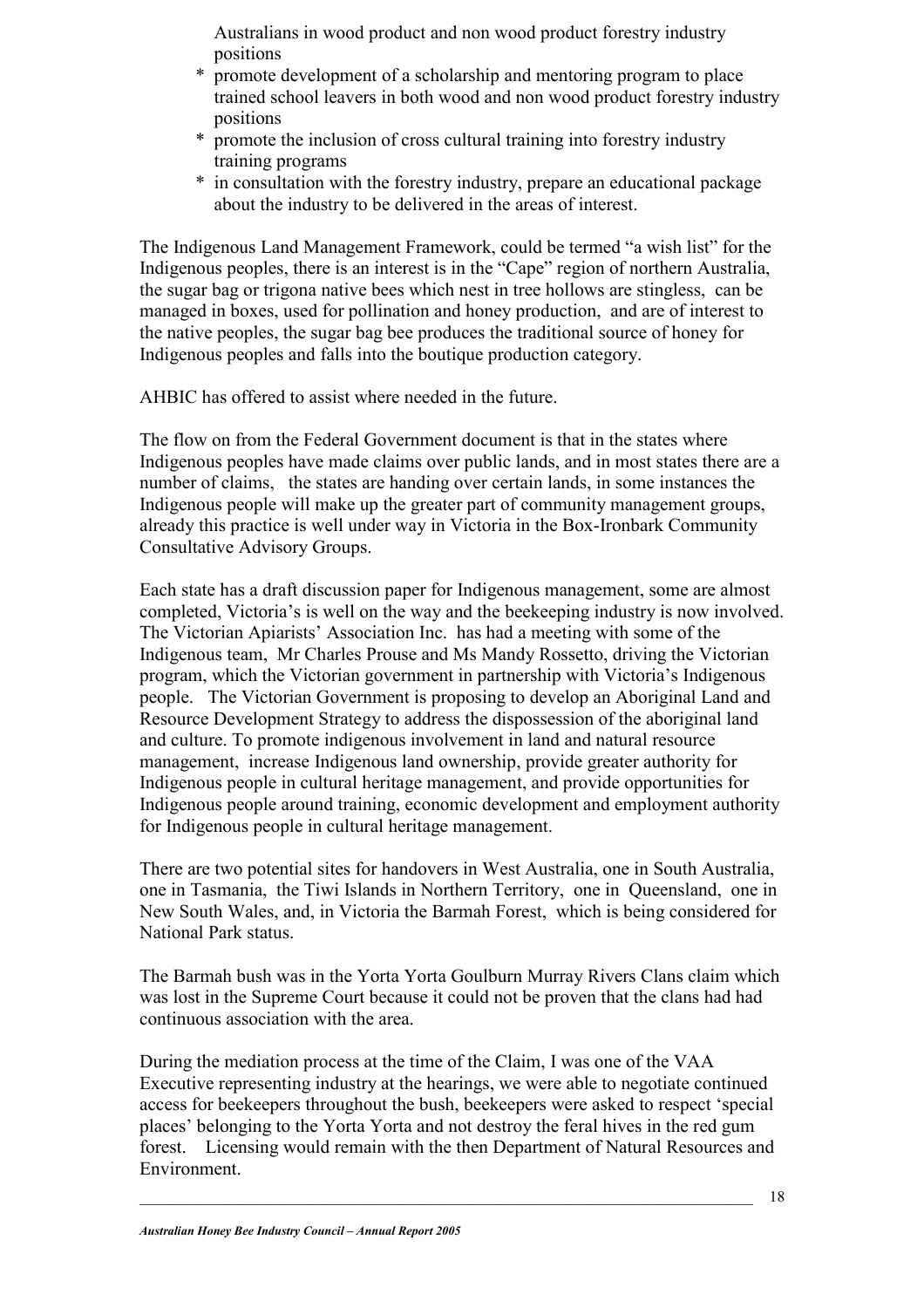At the recent Victorian Apiarists' Association Inc./ Indigenous peoples meeting, a copy of that access agreement was provided to the group who felt that it was very likely to be acceptable in this proposed hand over of the Barmah bush to the Indigenous people. Issuing of licenses/permits for wood and non wood products, cattle grazing and beekeeping etc, is expected to remain with DS&E or Parks Vic, whichever it may turn out to be.

#### **Access To State And/Or National Parks**

Victoria has a document, "21.5 PL Apiculture [beekeeping] on Public Land," formulated in conjunction with, the then, National Parks, Conservation and Natural Resources, and the Victorian Apiarists' Association in 1995.

This paper has been used on many occasions to retain access to public land for Victoria's beekeepers. It provides for permitted access to National and or State Parks, all sites listed at time of declaration are the amount of sites allowable in the Parks, are renewable and transferable with sale of business or to family on change management.

#### **South Australia**

The South Australian Government recognizes the value of the beekeeping industry and its economic importance for the pollination services to high value horticultural crops. It also states that recent research has indicated that well managed commercial honey bee sites can coexist within National Parks and Conservation reserves without causing adverse impacts on natural bio-diversity and ecosystem process, the Government has determined that beekeepers should continue to have controlled use of Parks. This Memorandum of Understanding was signed by South Australia's President, September  $9<sup>th</sup> 2002$ . Some Parks have a prescribed number of sites, and are renewable yearly.

#### **Tasmania**

There exists an understanding that beekeeping on public land is permitted under various land managers, except National Parks. Apiary is permitted in State Parks and Reserves, on Crown Land apiary sites are allocated in consultation with the Land Authority and Industry, and are issued on an annual basis, Apiary sites on public land are mostly in Leatherwood areas.

Forestry Tasmania issue sites in conjunction with Tasmania Beekeepers Association recommendations, there are limits to the amount of hives permitted on sites with an allowable excess of up to 25%. Vacant Leatherwood sites are advertised for expressions of interest, and will be allocated on recommendation from the management committee, declarations must be signed to the effect that current sites are utilized up to 80%.

Sites can be transferred on sale of hives on approval by Forestry Tasmania., sites can be paid for as annual or tri-annual basis, no permits are required to keep bees on private lands in most Municipal areas.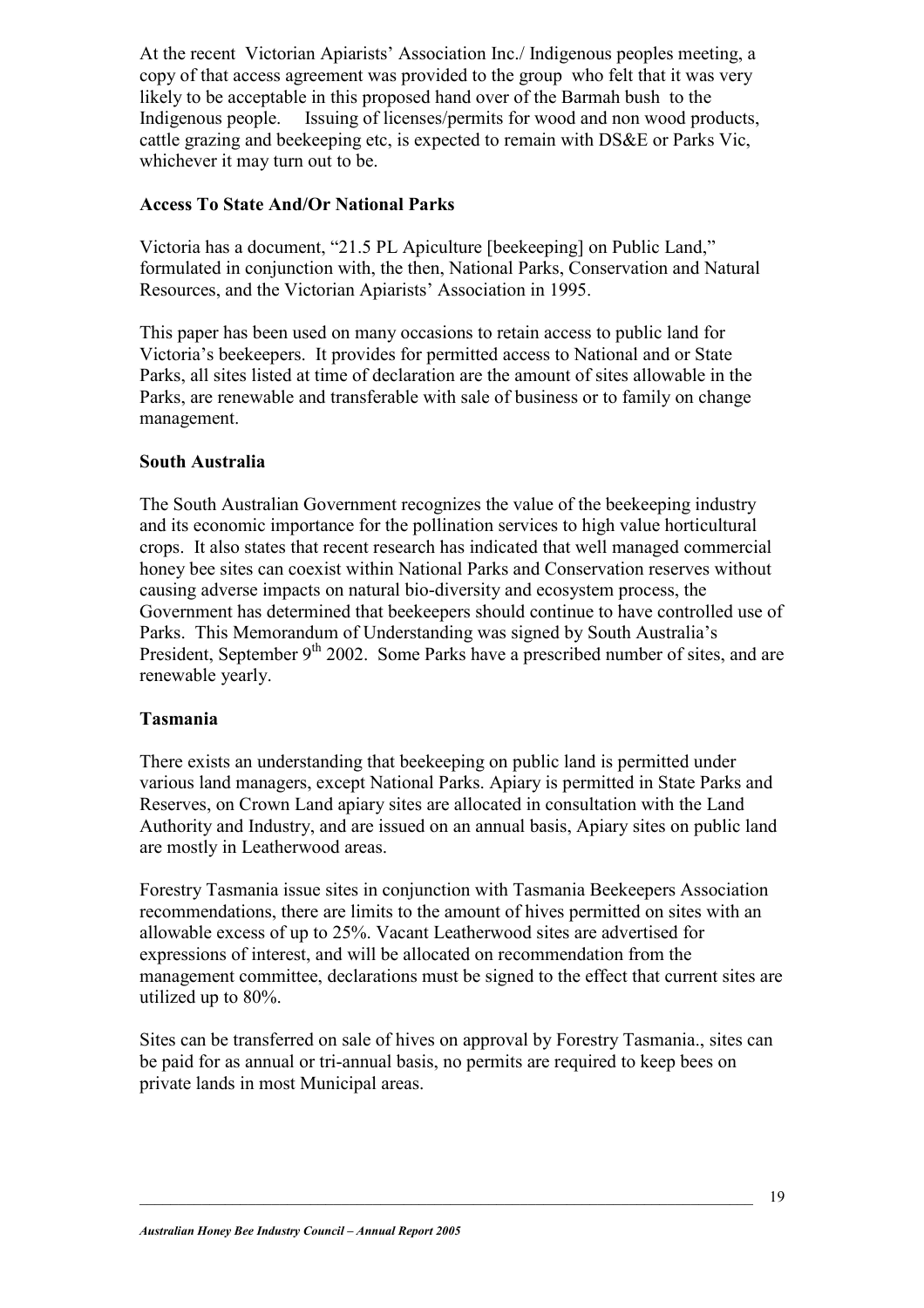#### **Northern Territory.**

Apiary is not permitted in Commonwealth Parks, no access is available to Uluru [Ayers Rock], or Kakadu. Access is denied to State Conservation Parks also, however, beekeepers use the Parks without challenge up to date. There is a strong Green movement in the region who believe there is no place for European honey bees.

#### **Queensland**

Apiary is not permitted in National Parks (it ceased in May,1996) as beekeeping is considered contrary to the management principals of national parks for the following reasons:-

access to the hives requires vehicular tracks and a clear fire-free area around hives, and creates regular disturbance, and there is concern that managed honey bees cause detrimental effects to the native ecosystem.

Apiary may be permitted in Conservation Parks and Resource Reserves where it is not in conflict with management objectives.

Where a new National park is declared over an area where beekeeping is an established use, beekeeping may be authorised to continue for the duration of the lease or for a maximum of three years, however, apiary will be phased out over the next twenty years or by 2025. Most of Queensland's honey production comes from the south-east forests and western areas. New National Park declarations are cutting further into Queensland's diminishing forest resource.

#### **States Reference Folders**

AHBIC has, over time, tried to obtain records of all State Acts, Regulations, Recommendations, Guidelines, Codes of Practice, and other, pertaining to apiary, along with any research papers being used to restrict, through the Precautionary Principal, and other, access to Public Lands in their States. When obtained, the documents will be assembled into a reference folder for each State containing all States information, the folders will be able to be added to as States make amendments to public land management involving apiary.

AHBIC asked me to pursue this long standing request and I wrote to all the States Executive Councils requesting assistance in the gathering of the materials.

I would like to acknowledge the much appreciated assistance and cooperation from the Secretaries and Resource people, [for the supply of the requested information] of Tasmania, South Australia, and Queensland.

New South Wales, Northern Territory and Western Australia are still assembling theirs. Thank you very much for your efforts.

#### *Elwyne Papworth, Chairman.*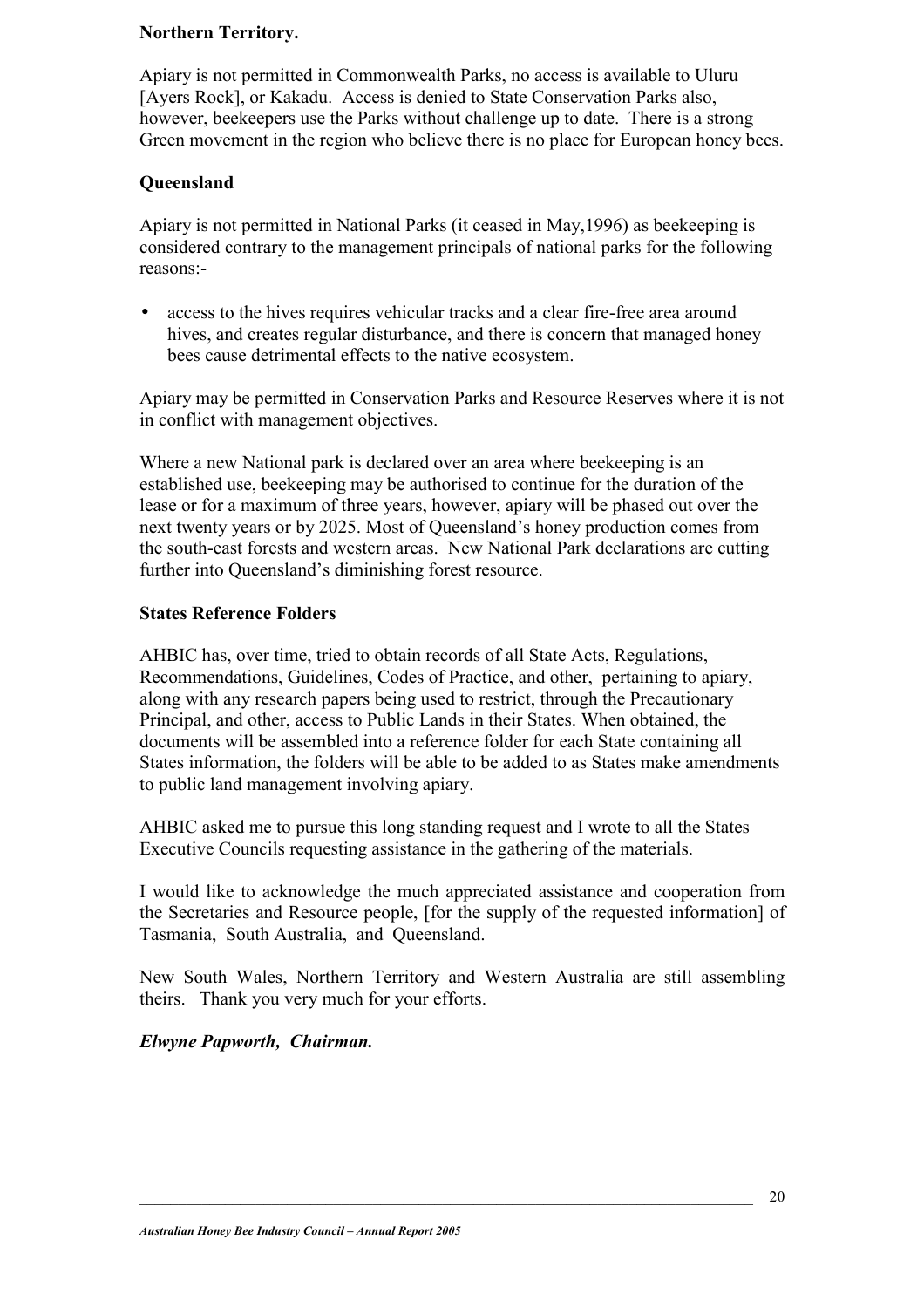### AHBIC FINANCIAL STATEMENTS

#### **STATEMENT OF FINANCIAL POSITION AS AT 30TH APRIL 2005**

| \$11,082.32  |                         |
|--------------|-------------------------|
| 90,369.51    | \$101,451.83            |
|              |                         |
| 6,260.77     |                         |
| 52,584.91    |                         |
| 58,277.80    |                         |
| 7,000.00     |                         |
| 99.00        |                         |
| 1.00         |                         |
| 1.00         | 124,224.48              |
|              |                         |
| 18,150.46    |                         |
| $-12,028.89$ | 6,121.57                |
|              | \$231,797.88            |
|              |                         |
|              |                         |
| 21,249.00    |                         |
| 1.00         |                         |
| 2,561.06     |                         |
| $-492.33$    |                         |
|              | \$23,318.73             |
|              | <u>\$208,479.15</u>     |
|              |                         |
|              |                         |
|              |                         |
|              | \$208,479.15            |
|              | 137,351.86<br>71,127.29 |

AHBIC has two wholly owned subsidiaries – Apimondia 2007 Pty Limited and B-Qual Australia Pty Limited whose financial years end on June 30. They will also be audited at that time. At the time of writing they have no debts and are ongoing commercial concerns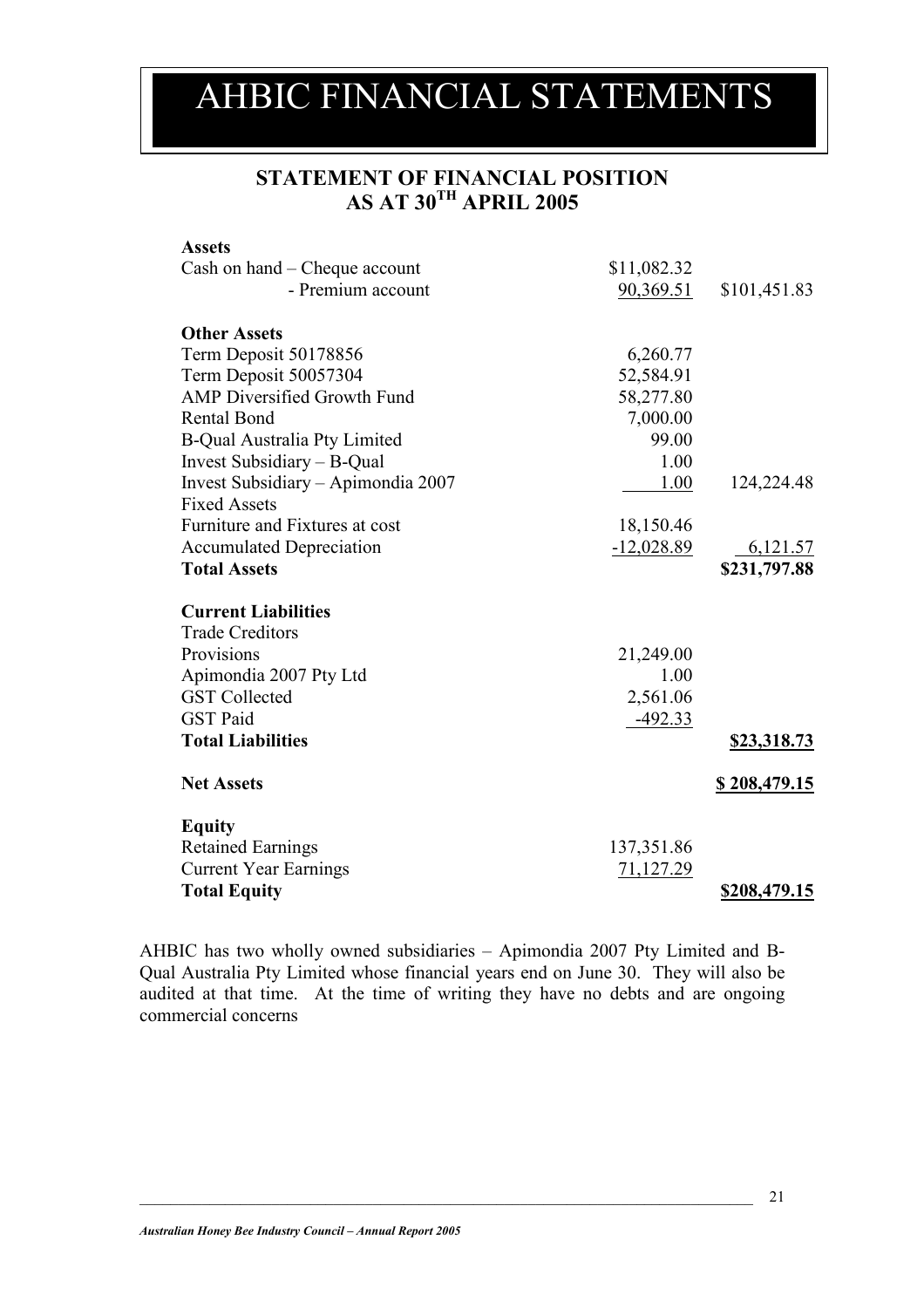#### **STATEMENT OF FINANCIAL PERFORMANCE FOR THE YEAR ENDED APRIL 30, 2005**

| <b>Income</b>                |              |                     |
|------------------------------|--------------|---------------------|
| Combined industry            | \$317,460.89 |                     |
| Interest                     | 4,417.54     |                     |
| <b>AMP</b> distribution      | 7,173.46     |                     |
| Miscellaneous income         | 10,636.29    |                     |
| Membership dues              | 300.00       |                     |
| Pest/Diseases Fund           | 9,349.27     |                     |
| Promotional video income     | 300.00       |                     |
| <b>Total Income</b>          |              | <u>\$349,637.45</u> |
| <b>Expenses</b>              |              |                     |
| Annual leave expense         | 2,407.27     |                     |
| Annual meeting               | 14,894.60    |                     |
| Apimondia 2007               | 2,590.90     |                     |
| Audit fees                   | 2,023.75     |                     |
| Bank charges                 | 325.61       |                     |
| Consultancy fees             |              |                     |
| Couriers                     | 192.93       |                     |
| Depreciation expense         | 2528.61      |                     |
| Directors' sitting fees      | 909.09       |                     |
| Electricity                  | 496.72       |                     |
| Insurance                    | 4,221.92     |                     |
| Legal fees                   | 839.13       |                     |
| Long service leave expense   | 7,126.23     |                     |
| Loss on sale of fixed assets | 1,274.16     |                     |
| Office supplies and email    | 1,188.25     |                     |
| Postage                      | 1,850.46     |                     |
| Promotion                    | 8,461.37     |                     |
| Printing and stationery      | 3,248.63     |                     |
| Remuneration expenses        | 111,021.80   |                     |
| Rent                         | 26,053.02    |                     |
| Repairs and maintenance      | 271.82       |                     |
| Secretarial services         | 300.00       |                     |
| Special projects             | 7,180.92     |                     |
| <b>Staff amenities</b>       | 176.31       |                     |
| Subscriptions                | 4,897.15     |                     |
| Superannuation               | 36,264.00    |                     |
| Telephone                    | 8,709.69     |                     |
| Travel                       | 34,104.23    |                     |
| <b>Total Expenses</b>        |              | \$278,510.16        |
| <b>Operating Profit</b>      |              | \$71,127.29         |